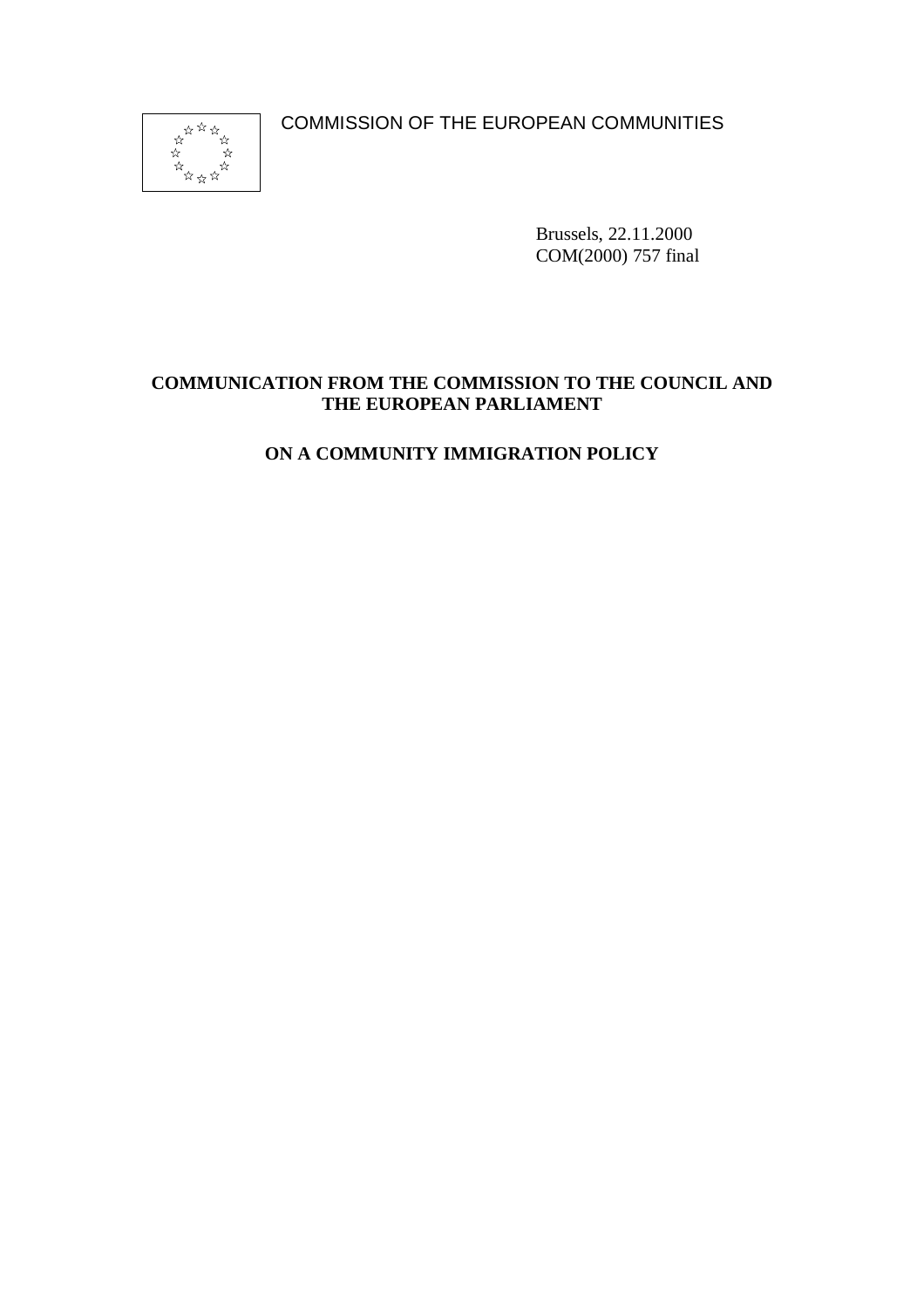# TABLE OF CONTENTS

|                                 | <b>EXECUTIVE SUMMARY</b>                                                                                                               | 3 |
|---------------------------------|----------------------------------------------------------------------------------------------------------------------------------------|---|
| 1.                              |                                                                                                                                        |   |
| 2.                              | THE TAMPERE FRAMEWORK FOR A COMMON EU ASYLUM AND                                                                                       |   |
| 2.1.                            |                                                                                                                                        |   |
| 2.2.                            |                                                                                                                                        |   |
| 2.3.                            |                                                                                                                                        |   |
| 2.4.                            |                                                                                                                                        |   |
| 3.                              |                                                                                                                                        |   |
| 3.1.                            |                                                                                                                                        |   |
| 3.2.                            |                                                                                                                                        |   |
| 3.3.                            |                                                                                                                                        |   |
| 3.4.                            |                                                                                                                                        |   |
| 3.4.1.                          |                                                                                                                                        |   |
| 3.4.2.                          |                                                                                                                                        |   |
| 3.5.                            |                                                                                                                                        |   |
| 3.6.                            |                                                                                                                                        |   |
| 4.                              |                                                                                                                                        |   |
| <b>ANNEX1</b><br><b>ANNEX 2</b> | THE DEMOGRAPHIC AND ECONOMIC CONTEXT<br>OF RECENT OR PLANNED COMMISSION<br><b>OVERVIEW</b><br>PROPOSALS RELATING TO IMMIGRATION POLICY |   |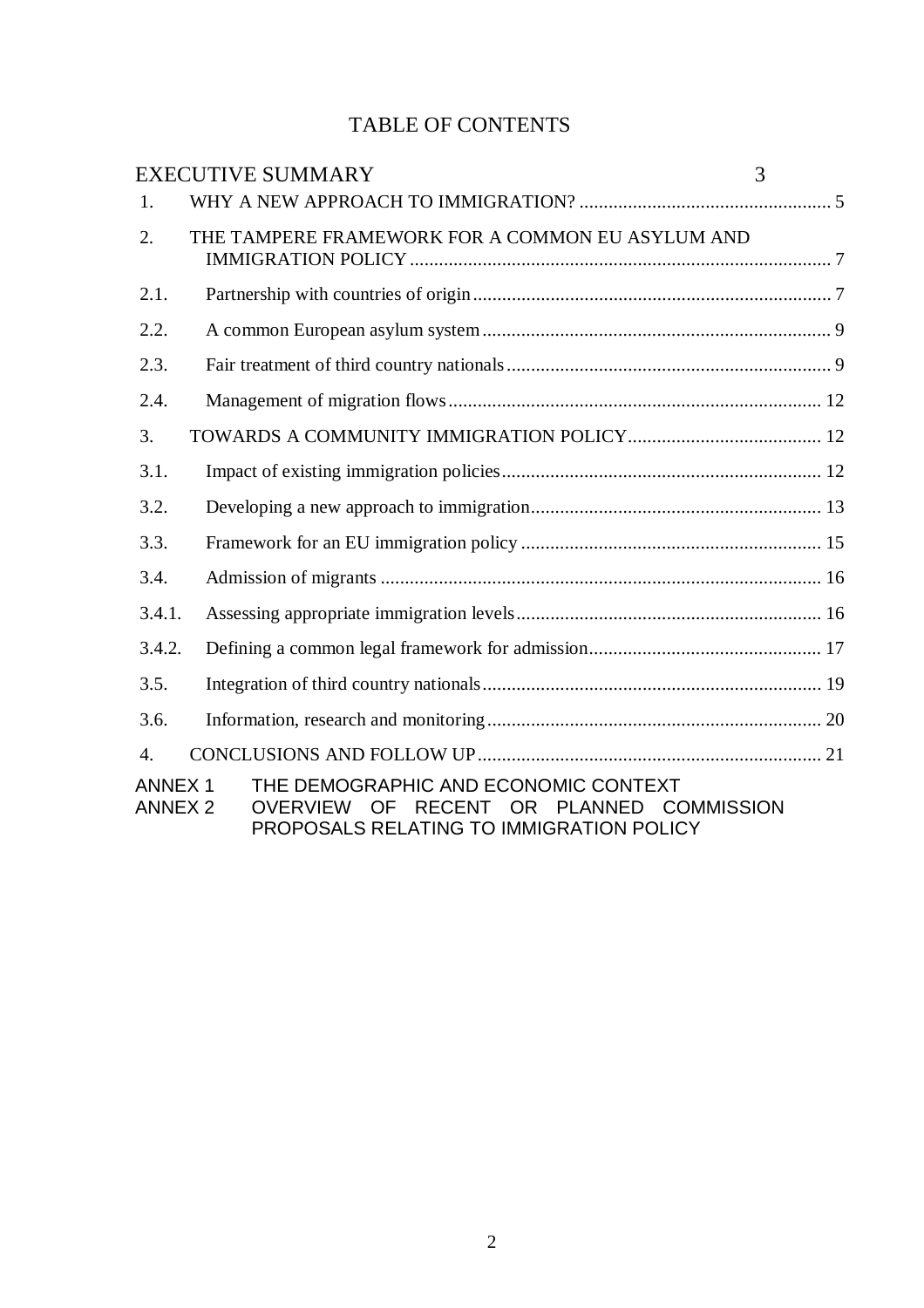### **EXECUTIVE SUMMARY**

The Treaty of Amsterdam establishes for the first time Community competence for immigration and asylum. The European Council, at its meeting in Tampere in October 1999, agreed that *«The separate but closely related issues of asylum and migration call for the development of a common EU policy»* and set out the elements which it should include namely partnership with countries of origin, a common European asylum system, fair treatment of third country nationals and management of migration flows. In this framework, the European Council also stressed the need for rapid decisions on *«the approximation of national legislations on the conditions for admission and residence of third country nationals based on a shared assessment of the economic and demographic developments within the Union as well as the situation in the countries of origin»* (paragraph 20 of the Presidency conclusions). It did not, however, give any detailed indications as to how this policy should be developed and implemented.

The Commission has already made proposals on the rights and status of third country nationals and to combat racism and xenophobia, and other legislative measures are being prepared according to the programme agreed in Tampere (see overview in Annex 2). However, in view of the complex nature of immigration policy and its impact over a wide range of areas, social, economic, legal and cultural, the Commission believes that we cannot rely simply on a piecemeal approach to the legislative programme foreseen in Article 63 of the EC Treaty. This view has been supported by the European Parliament which has called on the Commission to set these measures into an overall framework.

In addition it is clear from an analysis of the economic and demographic context of the Union and of the countries of origin, that there is a growing recognition that the «zero» immigration policies of the past 30 years are no longer appropriate. On the one hand large numbers of third country nationals have entered the Union in recent years and these migratory pressures are continuing with an accompanying increase in illegal immigration, smuggling and trafficking. On the other hand, as a result of growing shortages of labour at both skilled and unskilled levels, a number of Member States have already begun to actively recruit third country nationals from outside the Union. In this situation a choice must be made between maintaining the view that the Union can continue to resist migratory pressures and accepting that immigration will continue and should be properly regulated, and working together to try to maximise its positive effects on the Union, for the migrants themselves and for the countries of origin.

In this new situation, the Commission believes that channels for legal immigration to the Union should now be made available for labour migrants. However, in view of the strongly divergent views in the Member States on the admission and integration of third country nationals, the Commission feels that it is essential to discuss these issues openly and to try to reach a consensus on the objectives of the policy to be followed. The purpose of this Communication is to stimulate this debate, taking into account the essential structural reforms the EU economy is undergoing in the framework of the European Employment Strategy and which are now showing the expected benefits. The admission of labour migrants can make a contribution to this strategy, but,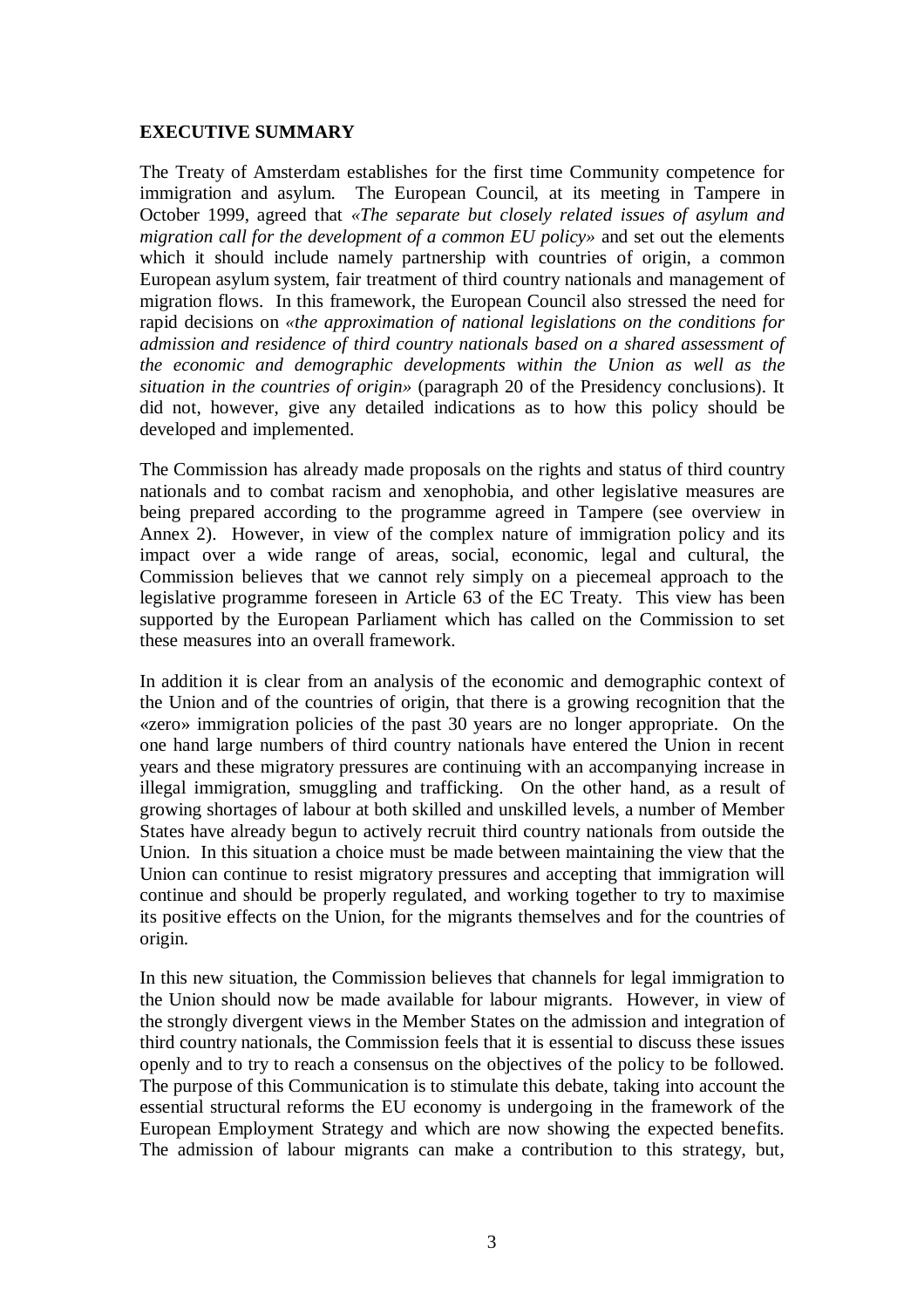because of the very important human issues involved, one on which there should be a clear understanding between the Member States on its role and contribution.

Both Article 63 of the EC Treaty and the Tampere conclusions call for a common EU immigration policy. To reach this goal it is essential to co-ordinate and to ensure the transparency, within a Community framework, of actions which at the moment are carried out at Member State level since they have an effect on other areas of EU policy, e.g. abolition of controls at internal borders, Community commitments at international level under the GATS agreement and the European Employment strategy.

This will provide a background for the formulation of commonly agreed objectives for channels of legal immigration which could underpin the detailed legislative proposals concerning migrants which the Council called for in Tampere. These concern not only the conditions for the admission and residence of third country nationals for employment and other reasons, but also standards and procedures for the issue of long-term visas and residence permits, the definition of a set of uniform rights for third country nationals and the criteria and conditions under which third country nationals might be allowed to settle and work in any Member State (see Annex 2) together with the Charter of Fundamental Rights. At the same time, the procedure put in place for the monitoring of migration flows will provide a framework for consultation between the Member States on migration issues, for the co-ordination of policy, for setting common objectives and for developing accompanying measures with respect to the integration of migrants. This mechanism is designed to enable the Community to provide a co-ordinated reaction both to fluctuations in migratory pressures and to changes in the economic and demographic situation in the Union.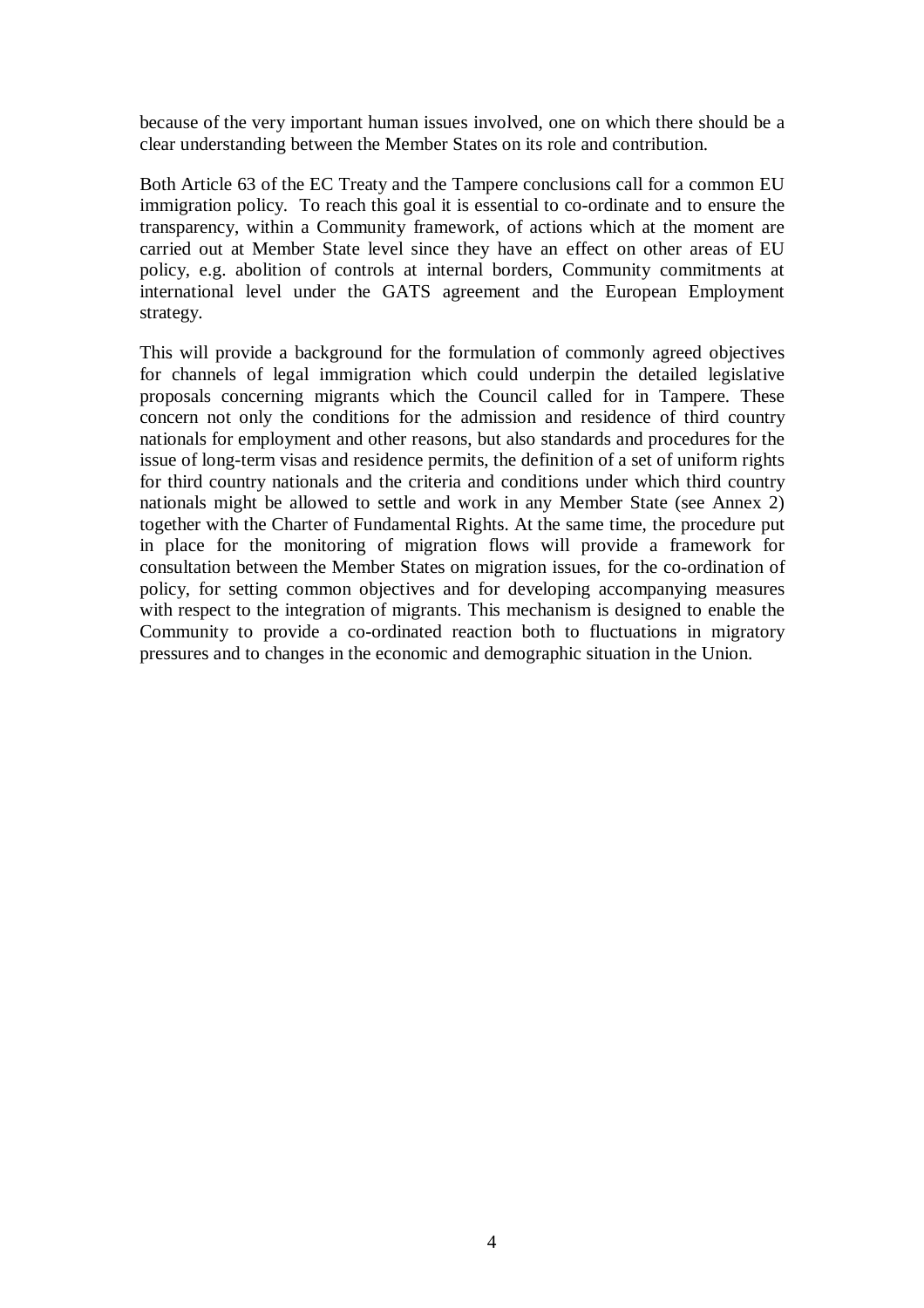#### **1. WHY A NEW APPROACH TO IMMIGRATION?**

With the coming into force of the Treaty of Amsterdam, Community competence was firmly established in the areas of immigration and asylum. From being a matter for inter-governmental co-ordination under the "third pillar" arrangements, responsibility for developing policy was moved to the "1st pillar" with a programme of action to be adopted by the Council in order to establish progressively an area of freedom, security and justice (Articles 61-63). Accordingly, in October 1999, the elements of a common EU asylum and immigration policy were agreed by the European Council in the Tampere  $Conclusions<sup>1</sup>$  which, together with the Action Plan which had been approved by the Council in Vienna in 1998<sup>2</sup>, now form the basis of a work programme for the Commission and the Member States that is being made operational in a «scoreboard»<sup>3</sup>. The present Communication is being issued as part of this programme but in a context which, in a number of respects, is very different from the situation of the Union in 1993-94. On the one hand there is now a more acute recognition than a few years ago of the importance of immigration and asylum matters at the EU level as well as of the necessity for a common approach to them. This is emphasised by the fact that these areas are now the subjects of specific Community policies and no longer simply complementary to those related to the free movement of persons within the Union. On the other hand – and this is a direct consequence - by adopting the conclusions of Tampere, the Heads of State and Government, have defined clearly the political framework in which they wish to see a common EU asylum and immigration policy developed.

This new Commission Communication fits firmly within this framework. It constitutes above all a first response to the specific request of the European Council for a clear definition of the conditions of admission and of residence of third country nationals. This, it was agreed, should be based on a common assessment of the economic and demographic development of the Union and of the situation in the countries of origin, and take account of the capacity of reception of each Member State as well as of their historical and cultural links with the countries of origin<sup>4</sup>. In addition, it is not possible to develop an integrated approach to immigration without considering the impact of migration policies on the host society and on migrants themselves. The social conditions which migrants face, the attitudes of the host population and the presentation by political leaders of the benefits of diversity and of pluralistic societies are all vital to the success of immigration policies. Therefore, and the two aspects are intrinsically linked, this Communication will also touch on integration policy in

<sup>&</sup>lt;sup>1</sup> SN 200/99 (Presidency Conclusions of the Tampere European Council 15 & 16 October 1999)

<sup>&</sup>lt;sup>2</sup> JO N°C 19 of 23.1.1999

 $3$  COM (2000) 167 (Scoreboard to review progress on the creation of an area of "Freedom, Security and Justice" in the European Union)

<sup>&</sup>lt;sup>4</sup> The Tampere conclusions acknowledge *"the need for approximation of national legislations on the conditions for admission and residence of third country nationals, based on a shared assessment of the economic and demographic developments within the Union, as well as the situation in the countries of origin"* (paragraph 20).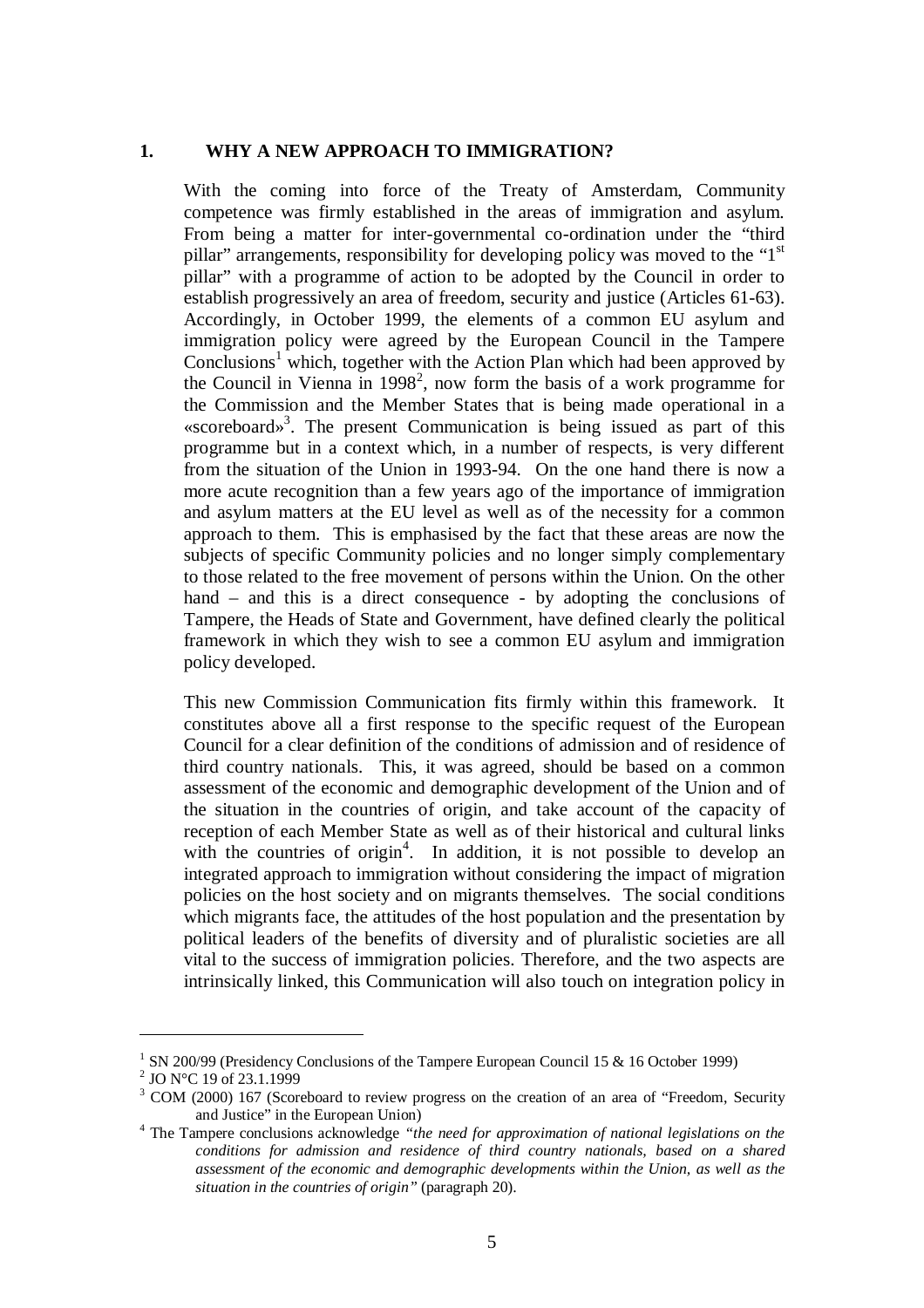the context set out in Tampere, namely fair treatment of third country nationals residing legally in the Union and the promotion of diversity. In this context the impact of the Charter of Fundamental Rights will also be reviewed.

However, with a view to maintaining the coherent approach agreed in Tampere, the Commission also intends to clarify the way in which the other components of an overall immigration policy must be taken into consideration. These include the fight against illegal immigration, relations with countries of origin and of transit and, especially, the humanitarian dimension – asylum policy - the importance of which has been repeatedly emphasised in recent years and which will be the subject of a separate Communication which is being presented jointly with this one.<sup>5</sup> It also includes the reinforcement of integration policies so as to provide the necessary means for a rapid integration of the migrant population into European society and aiming at combating racism and xenophobia.

Finally, this Communication comes at a time when the question of the role of the EU with respect to immigration is of particular pertinence for a number of reasons. The projected decline in population in the EU over the next few decades has caught the attention of public opinion. At the same time labour shortages in some sectors are creating difficulties in a number of countries. There is a growing recognition that, in this new economic and demographic context, the existing "zero" immigration policies which have dominated thinking over the past 30 years are no longer appropriate.

Programmes to regularise the position of illegal migrants, which often give rise to difficult internal political debates, are developing in a number of Member States. Tragic incidents, such as the one in Dover in July 2000 in which 58 Chinese nationals trying to enter illegally into the United Kingdom lost their lives, which are taking place in almost all Member States, point not only to the importance of the fight against the trafficking of human beings, but also to the existence of a demand for clandestine manpower and of the exploitation of such undocumented migrants. The Commission has also taken account of the debates initiated under the French Presidency, notably the discussions at the informal ministerial meeting in Marseilles in July 2000 and at three conferences – on Co-development and Migrants (6-7 July); on Illegal Migration Networks (20-21 July); and on the Integration of Immigrants (5-6 October 2000).

In the light of these changing circumstances and bearing in mind the emergence of different political points of view and of the divergent reactions and growing concerns of the public which have been expressed in all Member States in recent months, the Commission believes that it is timely to contribute to this debate and to take a fresh look at how immigration policy should be developed within the Tampere mandate. In particular the Commission proposes to examine how the complex issues related to the admission of economic migrants, which were only touched on briefly in the Tampere Council, should be developed within a Community immigration policy. This will provide a

<sup>5</sup> COM (2000)…"Towards a common asylum procedure and a uniform status for those who are granted asylum valid throughout the Union"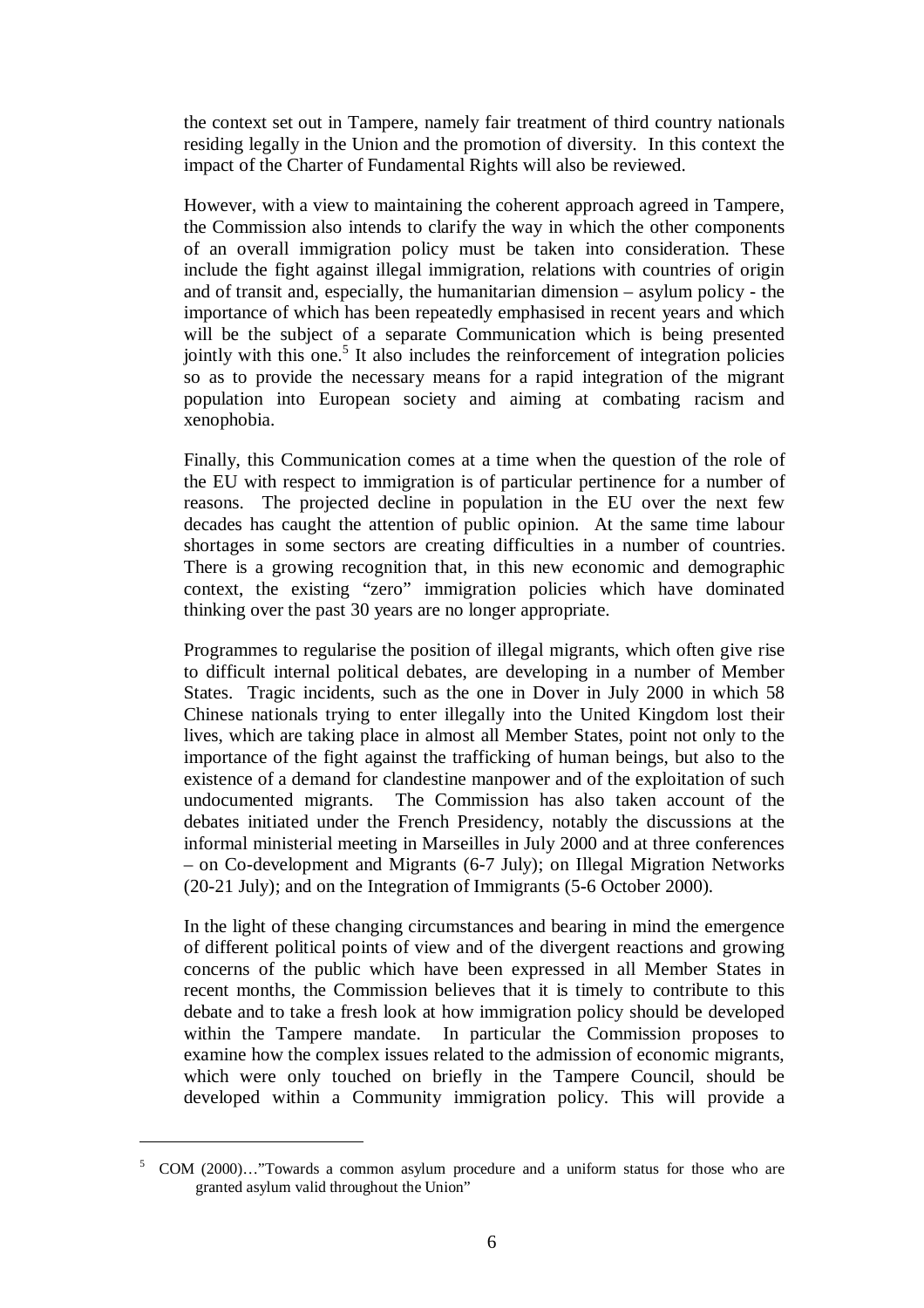background for the formulation of commonly agreed objectives for channels of legal immigration which would underpin the detailed proposals for the admission and residence of third country nationals which the Council called for in Tampere. Furthermore, it will be of equal importance to develop adequate policies aiming at promoting the integration of migrants, including those already living in the EU, and supporting the fight against the phenomena of racism and xenophobia.

### 2. **THE TAMPERE FRAMEWORK FOR A COMMON EU ASYLUM AND IMMIGRATION POLICY**

The European Council in Tampere agreed on a number of milestones to realise an area of freedom, security and justice. One of these was the development of a common EU asylum and immigration policy and progress with its implementation is set out below.

### **2.1. Partnership with countries of origin**

The Member States at the Tampere Council acknowledged the principle that an EU asylum and immigration policy must necessarily involve co-operation with the countries of origin and transit of migrants. The Council recognised that developing a comprehensive approach to immigration also involves addressing political, and human rights issues in partnership with these countries. With such programmes as TACIS and PHARE, the Commission has developed strategies which address not only the need to reduce push factors, primarily through economic development in countries of origin and transit, but also support such activities as legislative reform, law enforcement capabilities and modern border management systems. A new integrated approach has also begun through the work of the High Level Group on Asylum and Migration. Six action plans, each based on a coherent programme of co-operation and development involving dialogue with the countries concerned, have been drawn up for specific countries or regions and it is expected that financial resources will be made available in the near future for community action to contribute to the implementation of the plans.

In future, while developing measures to understand and try to influence the reasons which cause migration, the EU must, therefore, also examine and take a responsible attitude towards the effects of emigration on the countries of origin taking into account the very different economic, demographic, social, political and human rights situations in each one which cause the migratory flows. Not only does this reflect European values but is also in the interests both of the EU and of the countries themselves.

In most cases the situation is complex and there are both positive and negative impacts of migration. During the initial period of settlement in the host country remittances sent home by migrants can become an important part of the national budget. Transfers on a large scale can be a disincentive for the sending country to cooperate in controlling emigration. For the receiving families remittances can bring significant improvements in standards of living and contribute to the development of the local economy although there is some evidence to suggest that it is the larger towns which benefit most perhaps to the detriment of other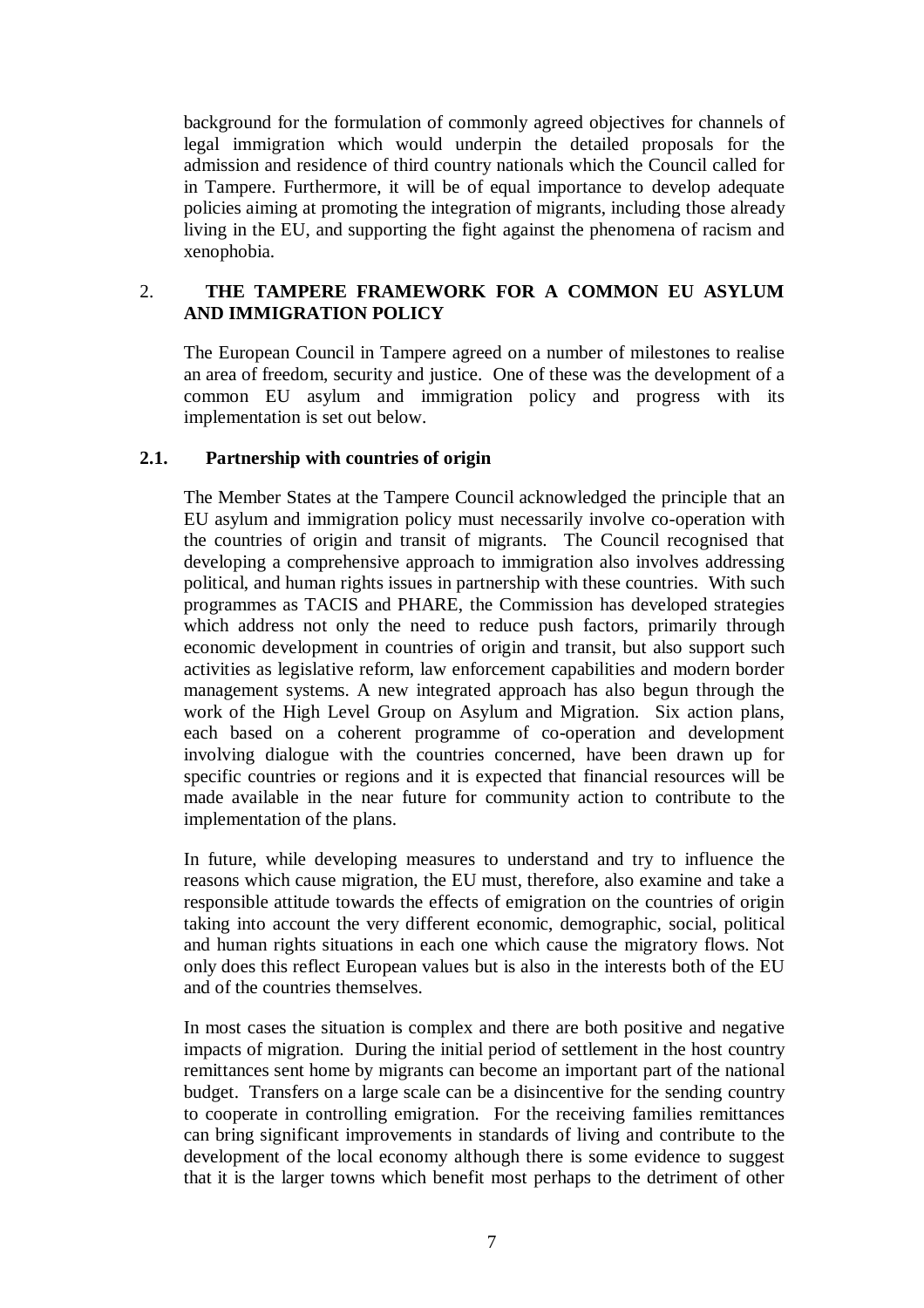areas. On the negative side there can be less favourable impacts on the local economy when it is the most highly skilled and the most entrepreneurial sections of the population who emigrate. The brain drain is of particular concern for developing countries who can least afford to lose the investments which they have made in education and training particularly of those who benefited from tertiary education. The scale of this problem is increasing for a number of countries, notably in Africa and in India, and is likely to grow as shortages in Europe and other parts of the developed world in certain highly skilled sectors, together with important wage differentials, continue to attract qualified people from the developing world to emigrate.

With today's increasingly mixed flows of migrants caused by economic and other reasons and with populations straddling two cultures as part of survival strategies it is possible to develop policies which use migration to the mutual benefit of the country of origin and the receiving country. In this way the effects of the brain drain can be mitigated and the benefits of remittances can be maximised. Since the issues of immigration and asylum have become matters of Community competence they will, where possible, be incorporated more specifically into Community programmes with third-countries, both in the area of trade and of development. This is particularly true for the TACIS, PHARE and MEDA programmes and migration issues must increasingly form part of the dialogue which takes place within the framework of the Partnership and Cooperation Agreements, the Common Strategies of the EU on Russia, the Ukraine and the Mediterranean region and the discussions with the African, Caribbean and Pacific (ACP) countries.

The partnership approach should provide a framework for dealing flexibly with new trends in migration which are now developing in the world, with the concept of migration as a *pattern of mobility* which encourages migrants to maintain and develop their links with their countries of origin. This includes ensuring that the legal framework does not cut migrants off from their country of origin e.g. that they have possibilities to visit without losing their status in their host country, and of moving on or going back as the situation develops in the country of origin and elsewhere in the world.

Such a concept would encourage migrants to participate in the economic development of their country of origin not only through remittances to family members, but also through supporting development projects, business ventures etc. Such action can lead in some cases to their voluntary return within a supported reintegration framework. The fact that at present in many Member States, visa policies and other legislation, restrict the possibility for migrants to move freely between their country of residence and their country of origin even when retired, creates a barrier to such developments. Co-operation between countries of origin and residence of migrants must be based on dialogue with governments and with the migrants themselves and their associations to ensure that migratory movements are taken into account in developmental, economic and social strategies of the countries concerned (e.g. by promoting more efficient public and financial institutions, training and manpower skilling programmes as well as the inflow of foreign capital to projects (including those carried out by emigrants in their countries of origin)). In this way it can help to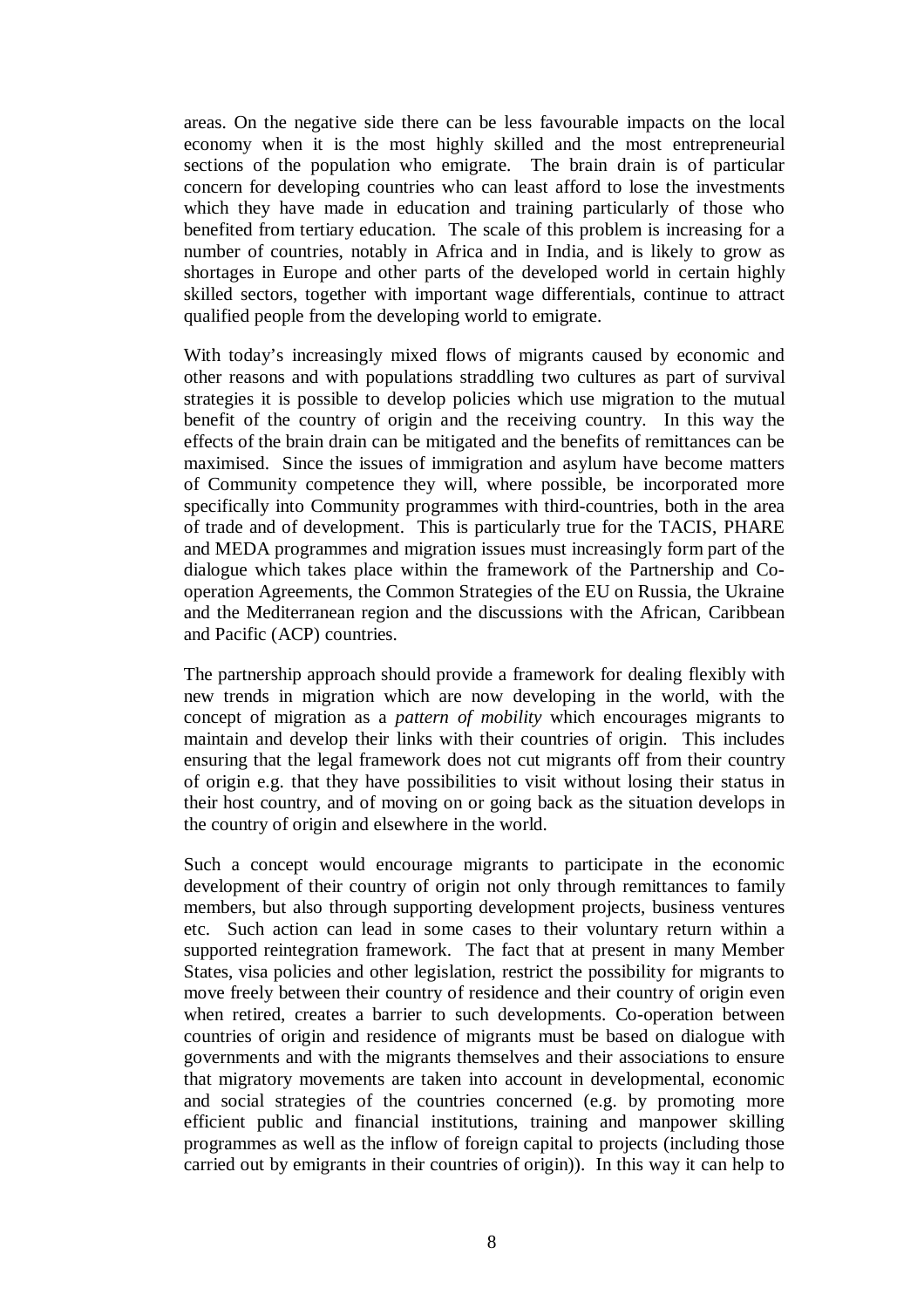mitigate the effects of the brain drain and the loss of the most entrepreneurial members of society and contribute to the sustainable development of the country of origin which in the long term could reduce the incentive to emigrate.

It should be recognised, however, that the partnership approach to managing migrant flows should be seen as part of a medium to long-term strategy and that the impact will vary depending on the situation in the countries of origin.

### **2.2. A common European asylum system**

The Tampere Council reiterated that **the right to seek asylum** must continue to be guaranteed as the cornerstone of EU policy. The objective of a common European asylum system must be to ensure the full application of the Geneva Convention on refugees and that nobody is sent back to persecution. The Treaty of Amsterdam requires the enactment of common measures.

The Commission tabled in May 2000 a proposal on temporary protection in case of mass influx of displaced persons and in September 2000 put forward a proposal on procedures in Member States for granting and withdrawing refugee status. Early in 2001, proposals will be made on reception conditions for asylum seekers and on a system for the clear and workable determination of the State responsible for the examination of an asylum application. The preparation for the setting up of the EURODAC system is on going. Further proposals will be made on the approximation of rules on the recognition and content of refugee status and also on subsidiary forms of protection offering an appropriate status to any person in need of such protection. In addition, the Council adopted in September 2000 the Commission's proposal for the establishment of a European Refugee Fund to promote a balance of effort between Member States in receiving refugees and displaced persons.

At the request of the Tampere Council, further proposals for the development of Community rules leading to a common asylum procedure and a uniform status for those who are granted asylum valid throughout the Union are being made in a separate Communication which is being presented jointly with this one and which aims at providing a clear picture of the method and content of the measures to be taken from 2004 under the humanitarian heading<sup>6</sup>.

### **2.3. Fair treatment of third country nationals**

A key element of the development of the European Union as an area of freedom, security and justice agreed in Tampere is ensuring fair treatment of third country nationals residing legally on the territories of the Member States through an integration policy aimed at granting them rights and obligations comparable to those of EU citizens.

With respect to the setting up a legislative framework for the integration of those already resident on the territory of the Member States, the Commission has already proposed the extension of Community co-ordination of social

<sup>6</sup> COM(2000)…"Towards a common asylum procedure and a uniform status for those who are granted asylum valid throughout the Union"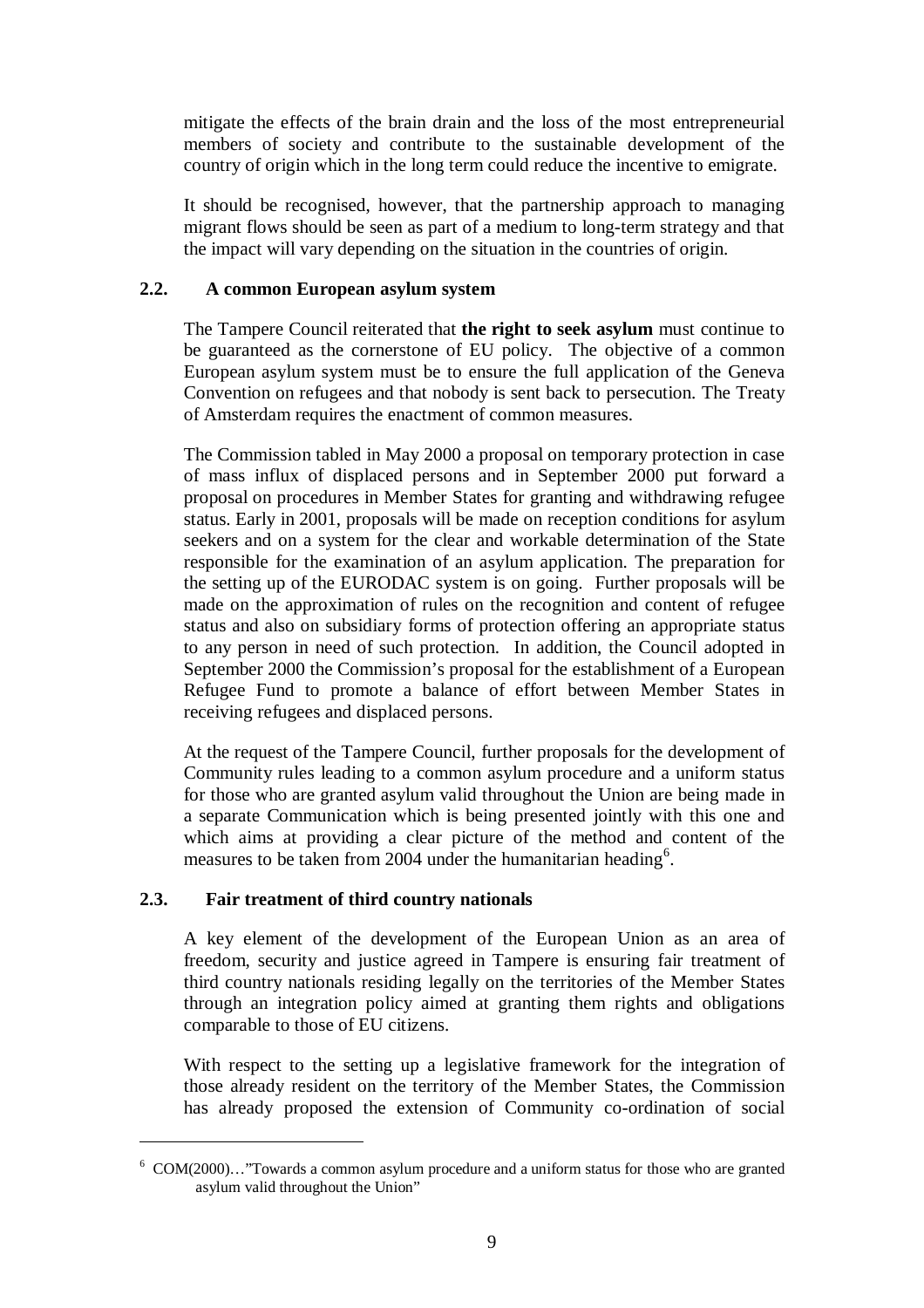security schemes, as laid down in Regulation (EEC)No. 1408/71 to employed persons and self-employed persons who are insured in a Member State and who are third country nationals<sup>7</sup>. The Commission has also put forward a proposal to modify regulation 1612/68 aimed at enhancing the legal status of third country national family members of EU workers. $8$  These proposals are still, however, under consideration in the Council.

In line with the Tampere mandate, further proposals concerning the status of third country nationals who are long-term residents will be made. These will include the rights to be granted, the conditions under which the status may be lost, protection against expulsion and the right to reside in another Member State. The right of abode in another Member State for long-term residents could be an important factor of mobility within the labour market of the Union. In this connection the Commission has already presented two proposals concerning the rights of third country workers and independent operators already legally established in a Member State to provide services in other Member States.

The Commission submitted in November 1999 a package of proposals to combat discrimination. On 29 June 2000 the Council adopted the first of the package's three elements, the proposal for a Directive combating discrimination on grounds of racial or ethnic origin, which will apply in the fields of employment, training, social protection (including health and social security), education and the supply of goods and services, including housing.<sup>9</sup>

Political agreement on the second element, the Commission's proposal for an anti-discrimination action programme, was reached in the Council on 17 October 2000. The programme is to run for six years from 1 January 2001, and will have a budget of almost  $M \in 100$  for activities combating discrimination on the grounds of race or ethnic origin, religion or belief, disability, age or sexual orientation. The activities are to be focused on (i) analysing discrimination in the Member States and evaluating methods of combating it, (ii) strengthening the capacity of organisations combating discrimination via transnational exchanges and the core-funding of NGOs, and (iii) promoting awareness of discrimination and the measures to combat it in the EU. The Council also reached agreement on the third part of the anti-discrimination package, the Commission's proposal for a framework directive on discrimination in employment on the grounds of religion or belief, disability, age or sexual orientation.<sup>10</sup>

The Amsterdam Treaty, in its provisions on police and judicial co-operation in criminal matters, expressly states that the Union will take steps to prevent and combat racism and xenophobia as one of the prime objectives of its efforts to create an area of freedom, security and justice. In 1996 the Council adopted a Joint Action to facilitate effective judicial co-operation between the Member States to prevent perpetrators of racism and xenophobia from taking advantage

<sup>7</sup> COM(97)561 final, 12.11.1997

<sup>8</sup> COM(98)394 of 22.7.1998

<sup>&</sup>lt;sup>9</sup> Directive 2000/43, OJ 19/7/2000 L180<br><sup>10</sup> COM(1999)565 final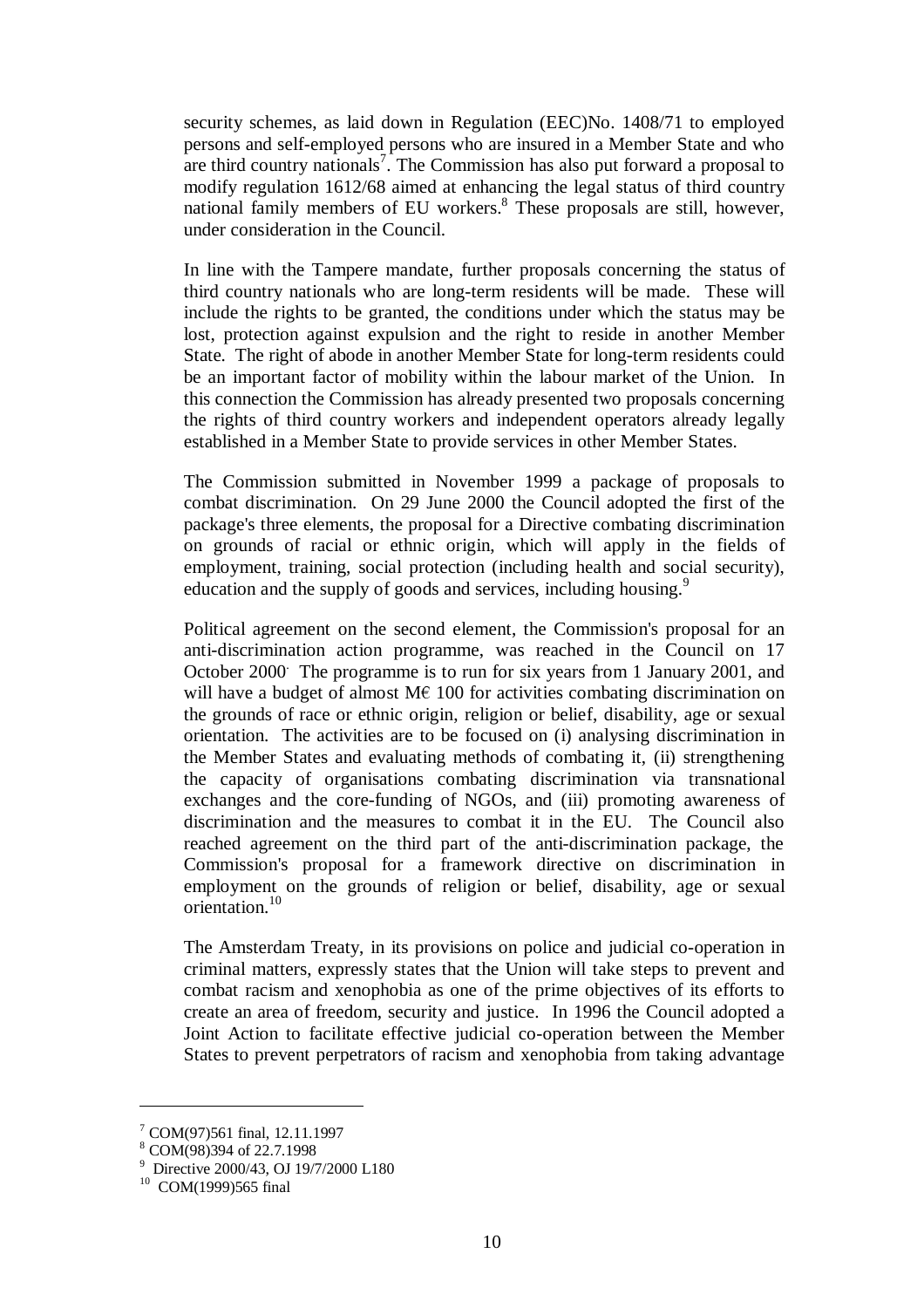of differences in legislation within the Union in order to escape justice. In the light of an evaluation of the Joint Action to be submitted at the end of 2000, the Commission will present a framework decision under Article 29 of the Treaty to enhance judicial co-operation in the fight against racism. This initiative will cover, among other things, the spread of this type of crime on the Internet.

In the area of conditions of admission and residence, the first initiative of the Commission since the entry into force of the Treaty of Amsterdam has been a draft Directive on the right to family reunification.<sup>11</sup> This is justified for several reasons: firstly, family reunification is not simply regulated by national laws since many international and regional instruments lay down rules or principles on this issue; secondly, family reunification has been one of the main vectors of immigration over the last twenty years; thirdly, it is an essential element in the integration of persons already admitted and finally, this subject has been a priority for the Council since 1991. This reflects the Commission's view that successful integration of third country nationals to maintain economic and social cohesion is one of the major challenges which the EU faces with respect to immigration policy. The establishment of stable family communities ensures that migrants are able to contribute fully to their new societies.

The proposal establishes a conditional right to family reunification on the part of third country nationals. It would allow third country nationals meeting certain criteria to be reunited with the members of their nuclear family, or even, in strictly defined cases, with other members of their wider family. The proposal also defines a number of rights which should be granted to family members. After receiving the opinion of the European Parliament, the Commission has adopted an amended proposal which is currently under consideration in the Council.

Finally, the proposed Charter of Fundamental Rights which should be adopted in December 2000, sets out a number of principles which, because of the universality of certain rights, will apply to third country nationals. This will be particularly important with respect to a number of social rights such as protection against unjustified dismissal and the application of national and Community laws concerning working conditions. The Charter also includes the possibility, on the conditions set out in the Amsterdam Treaty, of free movement and stay for third country nationals legally resident in a Member State.

# **2.4. Management of migration flows**

The European Council at Tampere stressed the need to take a comprehensive approach to the management or regulation of migrant flows including political, human rights and development issues and to involve the countries of origin and of transit.

The Council stressed that regulating migration flows includes intensive dialogue between reception countries, transit countries, countries of origin and migrants

<sup>&</sup>lt;sup>11</sup> JOCE C 116 E of 24/4/2000 and amended version COM(2000)624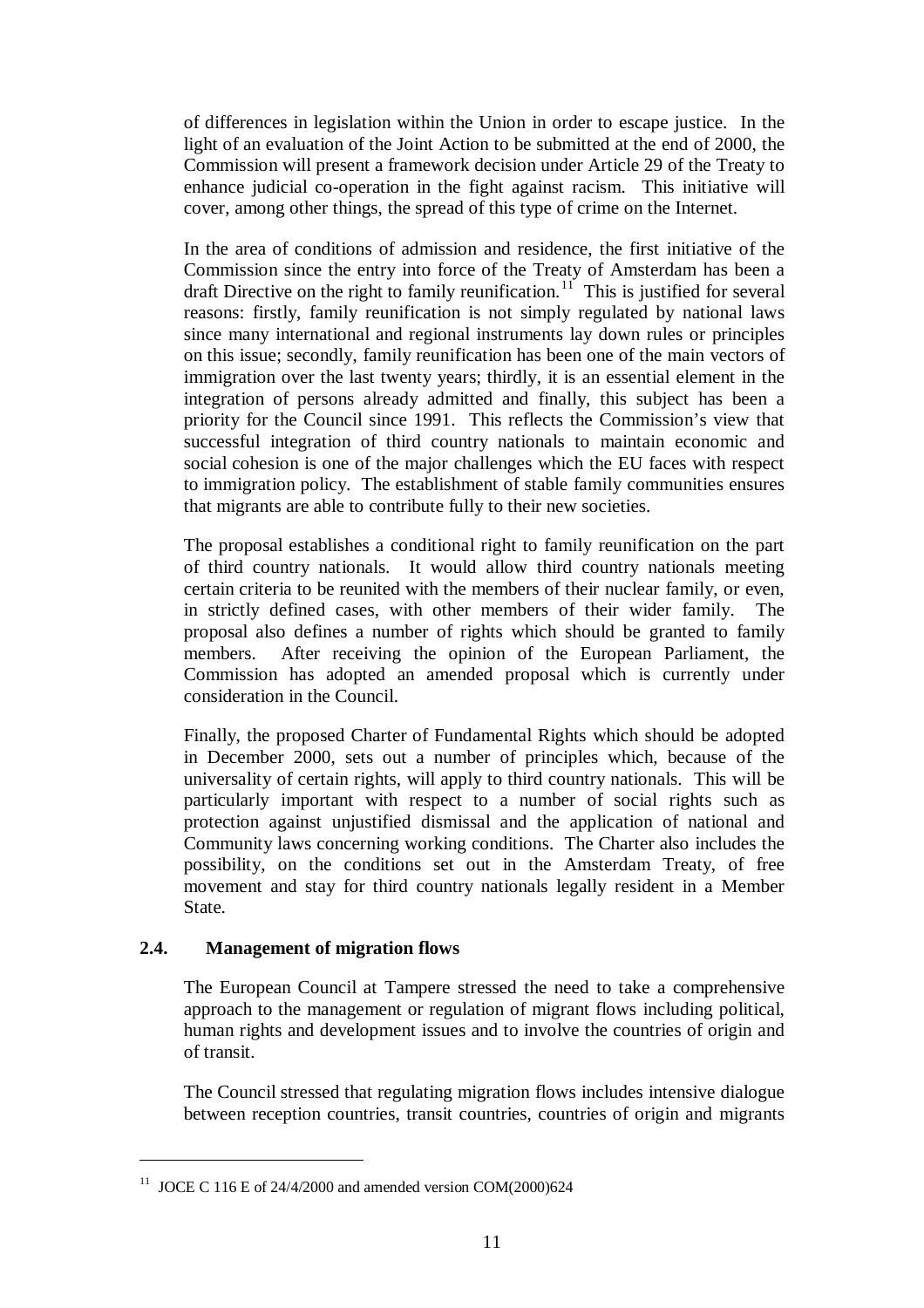themselves. A key element should be information campaigns by which potential migrants can be informed about legal possibilities for migration and what they may expect in the destination country and of the dangers of illegal migration and trafficking. The Council requested that steps to develop a common visa policy for the EU be intensified, combined with measures against forgery and the fraudulent use of travel documents.

Efficient management of migration flows requires monitoring and must be accompanied by measures to regulate movements. This requires action at all phases of movement of persons, in order both to safeguard legal channels for admission of migrants and for those who seek protection on humanitarian grounds while at the same time combating illegal immigration. A coherent and co-ordinated approach to illegal immigration will be an essential part of a more open immigration policy at the European level. The phenomenon of illegal immigration consists of a number of interlinked phases and each has to be tackled systematically with specific measures. These include action in source and transit countries, police co-operation to pool knowledge of trafficking operations which by their nature are international, action at the point of entry including border controls and visa policies, legislation against traffickers, help for victims and their humane repatriation.

One element in the regulatory process to which greater priority must be given is the voluntary return of persons who are refused admission to a Member State or who have no longer the right to remain in the EU. In cases when calls for voluntary return have no effect, the integrity of the European immigration policy has to be guaranteed in the end by forced return. The most valuable instrument to facilitate returns is by means of readmission agreements. In addition the Commission will be bringing forward proposals for the development of common standards for expulsion decisions, detention and deportation, which should be both efficient and humane.

# **3. TOWARDS A COMMUNITY IMMIGRATION POLICY**

# **3.1. Impact of existing immigration policies**

Immigration to the EU falls into three broad categories, namely that based on humanitarian considerations, family reunion and then immigration which can be generally described as driven by economic and market forces.

Under the **humanitarian heading**, all Member States are signatories to the 1951 Geneva Convention relating to the status of refugees and adhere to its principles. The Convention provides for access to work as a direct individual right stemming from the status of refugee and cannot be made dependent on an economic needs test. A programme for the co-ordination of the EU approach to humanitarian immigration was agreed at the Tampere Council and this will be pursued as outlined in the Scoreboard (see section 2.2.2 above).

With respect to **family reunion**, all Member States allow, though using a variety of different criteria, family members to join migrants already legally resident on their territory. A Directive to co-ordinate national legislation in this area is now under discussion in the Council (see section 2.2.3 above).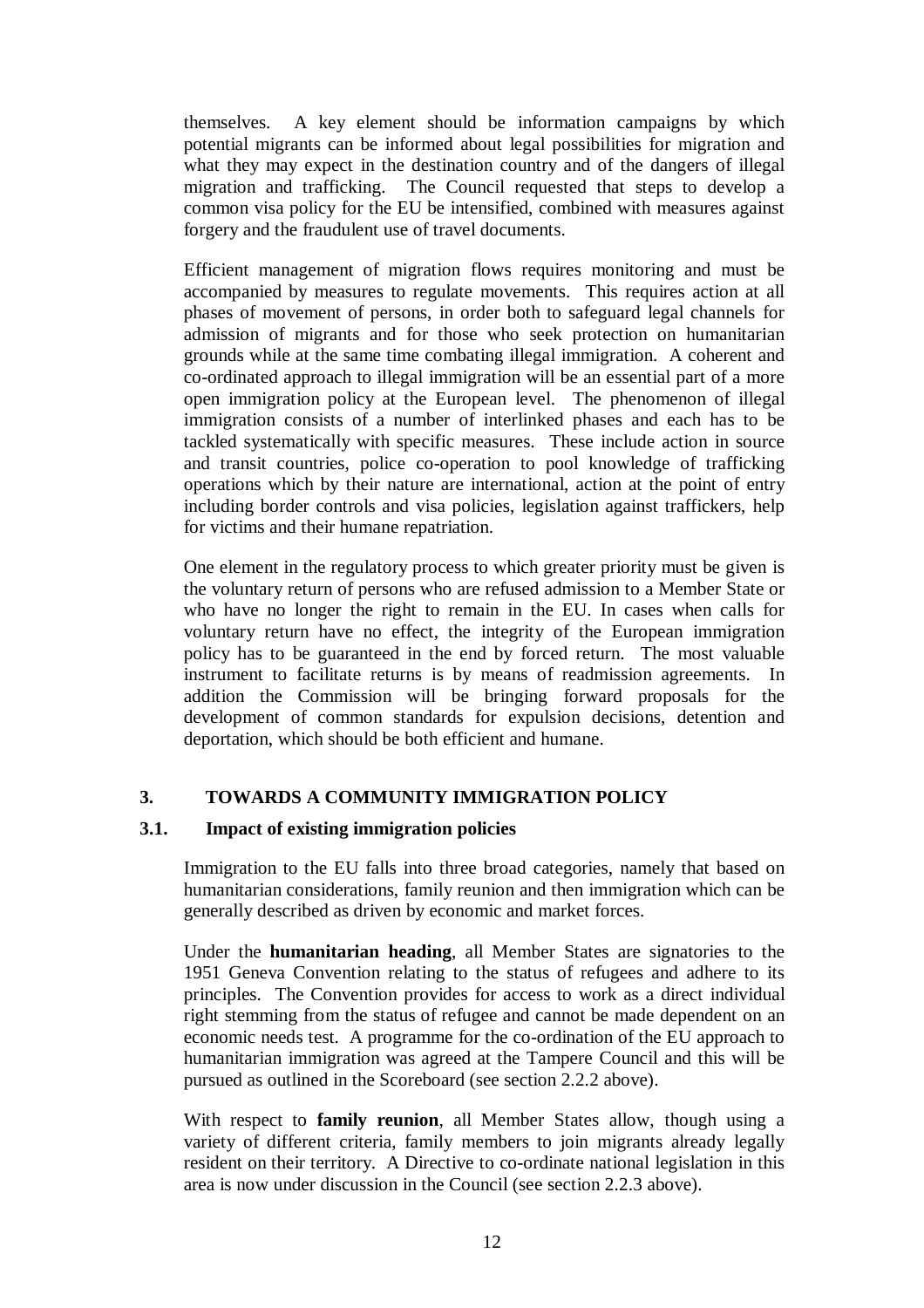This Communication concerns primarily the third category; **economic migration** which has been said to be close to zero since the 1970's and which, given the economic opportunities now available in the EU, no longer seems appropriate. Many economic migrants have been driven either to seek entry through asylum procedures or to enter illegally. This allows for no adequate response to labour market needs and plays into the hands of well organised traffickers and unscrupulous employers. In addition, there is substantial illegal immigration into the EU which Europol estimates at 500.000 people per annum, many of these being employed as undeclared workers. Given such numbers and the practical difficulties of returning people to the countries from which they came, several Member States have resorted to regularisation or amnesty measures and the total number of those permitted to stay legally as a result is estimated at approximately 1,8 million since the  $1970 \text{°s}^{12}$ .

While procedures are already in place at EU level to co-ordinate policies in a number of areas to facilitate the operation of the Single Market, notably the free movement of goods, capital, services and EU workers and other citizens, sufficient attention has not yet been given to the role of third country nationals in the EU labour market nor to the need for accompanying measures in support of the integration of existing and prospective migrants.

### **3.2. Developing a new approach to immigration**

The analysis of the current situation with respect to migration flows in the EU suggests that a different, more flexible approach common to all Member States on the issue of legal immigration now needs to be taken. Such a proactive immigration policy should be based on the recognition that migratory pressures will continue and that there are benefits that orderly immigration can bring to the EU, to the migrants themselves and to their countries of origin. The opening up of channels for immigration for economic purposes to meet urgent needs for both skilled and unskilled workers has already begun in a number of Member States. Given the present economic and labour market situation the Commission believes that it is now time to review longer term needs for the EU as a whole, to estimate how far these can be met from existing resources and to define a medium-term policy for the admission of third country nationals to fill those gaps which are identified in a gradual and controlled way.

Many of the elements of such a policy were already put forward in the 1994 Communication on Immigration and Asylum Policies but the approach now should also take into account the changing nature of migration itself which has become a much more flexible process of movement between countries rather than simply a one-way flow. Globally, migratory movements change direction, rise and fall depending on the evolution of the economic and demographic situations both in receiving and sending countries. In order to regulate migrant flows successfully, therefore, and to reduce illegal immigration, the EU needs to adopt a co-ordinated approach which takes into account all the various

<sup>&</sup>lt;sup>12</sup> "Regularisations of illegal immigrants in the European Union", Academic network for legal studies on immigration and asylum law in Europe, under the supervision of Philippe de Bruycker, Collection of the Law Faculty, Free University of Brussels, 2000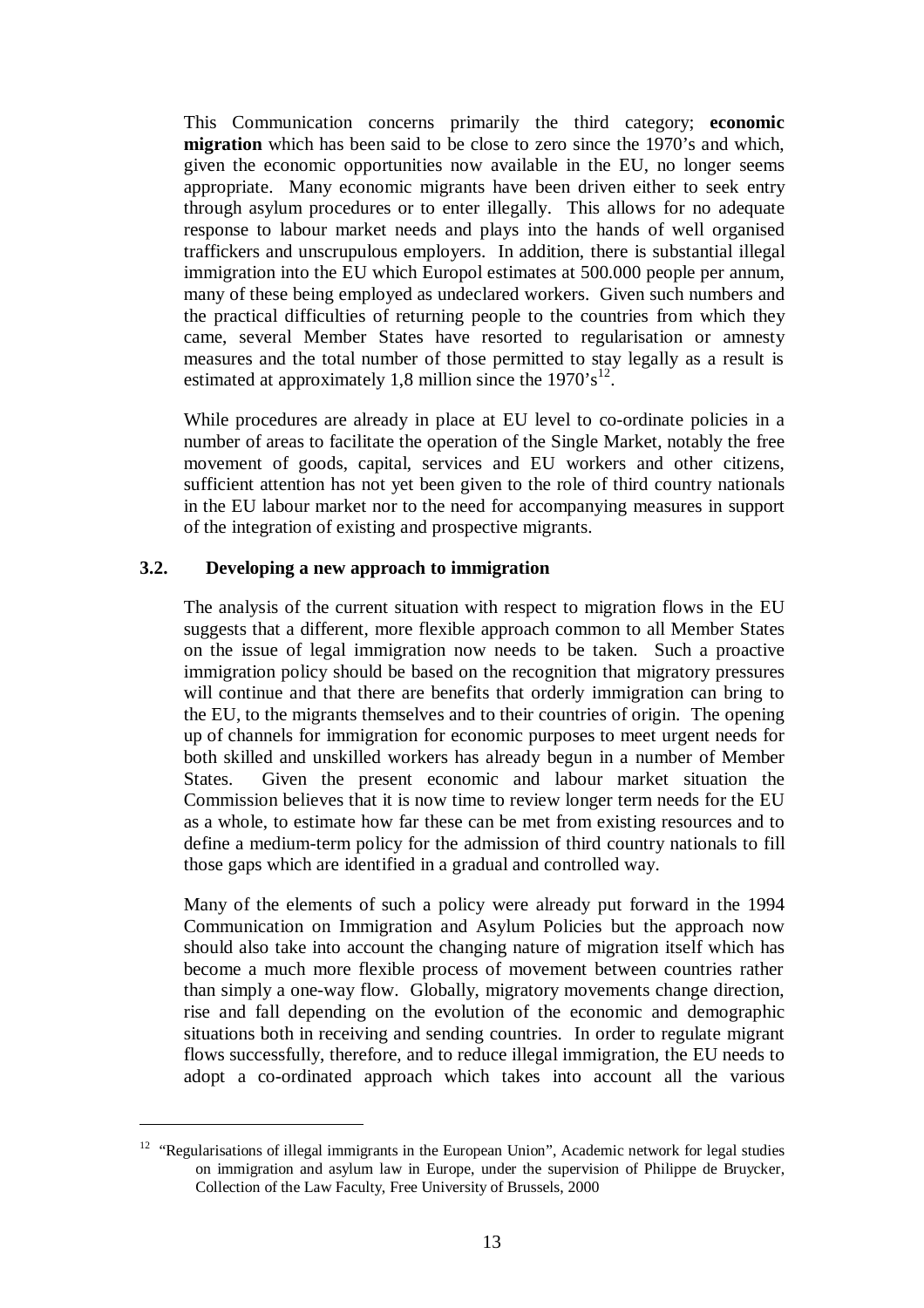interlinked aspects of the migratory system and to work in close partnership with the countries of origin and transit.

The benefits of a more open and transparent policy on migration movements, together with the co-ordination of policies designed to reduce push factors in countries of origin and greater efforts to enforce labour legislation in the Member States, could also help to reduce illegal immigration, in particular the worst forms of smuggling and trafficking. Member States will be in a better position to address the problem of irregular migration if they are equipped with a broad range of migration management policies going beyond measures to curb the perceived or real misuse of their asylum systems. Opening up legal admission policies for labour migration will not completely prevent this, however, and they should be accompanied by both appropriate anti-smuggling measures and effective asylum adjudication systems which are capable of identifying refugees expeditiously and accurately thereby balancing refugee protection with immigration control.

It should be stressed that such strategies do not constitute the adoption of a policy of replacement migration as proposed in the UN report on Replacement Migration as a possible scenario to counteract demographic decline.<sup>13</sup> Rather they make up a controlled approach which is based on a common assessment of the economic and demographic development of the Union, and of the situation in the countries of origin, and takes account of its capacity of reception.

Bringing the issue of labour migration into the discussion on the development of economic and social policy for the EU, would also provide an opportunity to reinforce policies to combat irregular work and the economic exploitation of migrants which are at present fuelling unfair competition in the Union. A corollary of an economic immigration policy must be a greater effort in ensuring compliance with existing labour legislation by employers for third country nationals. Equality with respect to wages and working conditions is not only in the interests of the migrants, but of society itself which then both benefits fully from the contribution migrants make to economic and social life.

Given the differences between Member States with respect to links to countries of origin, the capacity of reception, the development of integration policies and labour market needs the Commission proposes that the best way to achieve a regulated immigration policy is to establish an overall framework at EU level, with common standards and procedures and a mechanism for setting objectives and indicative targets, within which Member States would develop and implement national policies.

### **3.3. Framework for an EU immigration policy**

Any EU immigration policy needs to take into account migration of all types – humanitarian, family reunion and economic – and to deal with the impact on the

<sup>&</sup>lt;sup>13</sup> "Replacement Migration: is it a solution to declining and ageing populations?" Population Division, Department of Economic and Social Affairs, United Nations Secretariat, 21 March 2000 (ESA/P/WP.160)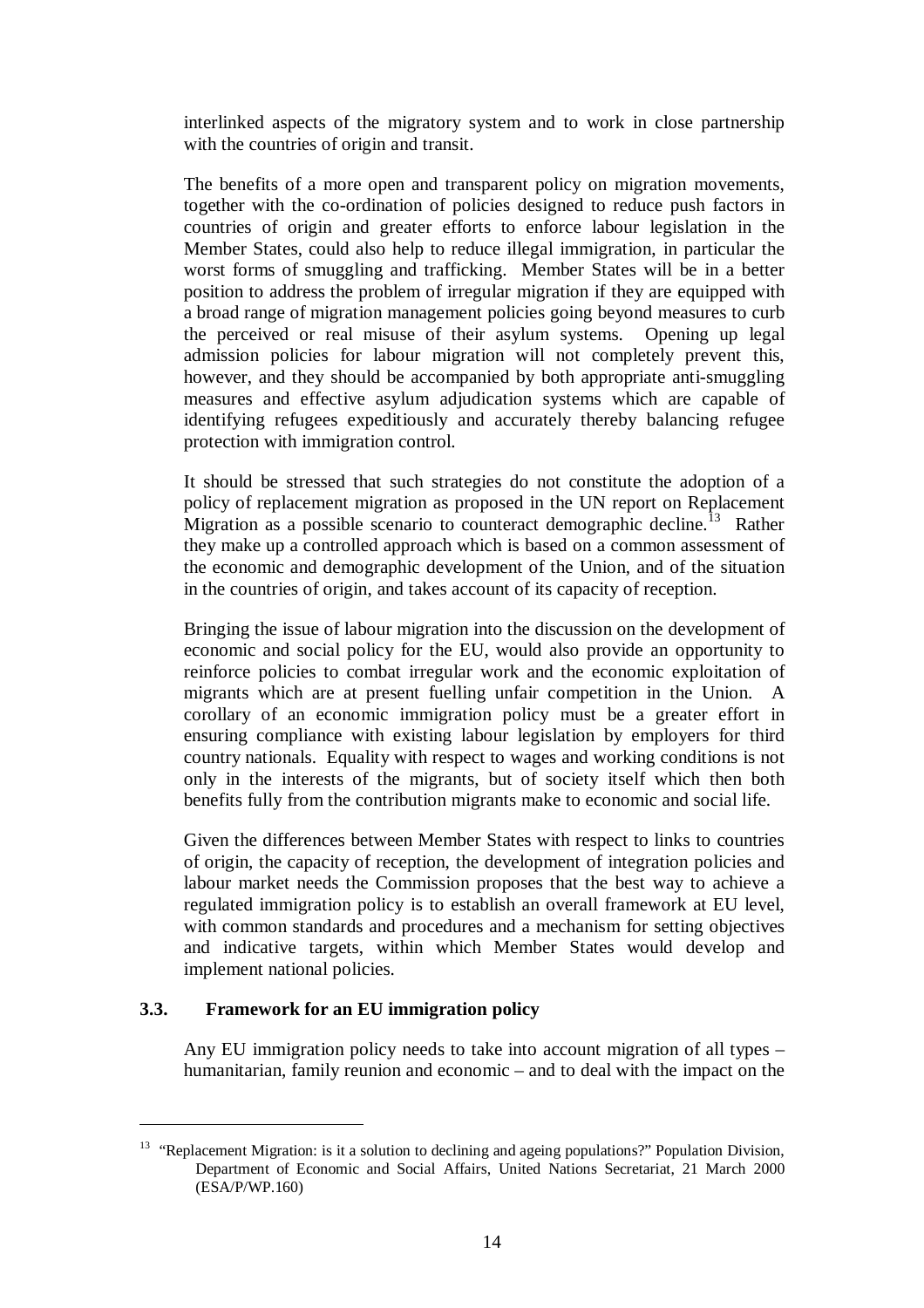sending and receiving countries as a whole. It will need to respond to the difficult political debates taking place in some countries and will require strong political leadership to help shape public opinion. In dealing with all types of migration, it should present an integrated approach, taking account of the benefits of diversity in society, the need for a balanced framework of rights and obligations for third country nationals resident in the Union, the importance of developing support for integration and the effects on the labour market. The policy should be developed under a new framework for co-operation at Community level, which would be based on co-operation, exchange of information, and reporting and would be co-ordinated by the Commission.

**Admission to the EU for humanitarian reasons** would continue in full recognition of Member States international obligations to provide protection for refugees, asylum seekers and those in need of temporary protection. The programme to develop a common European asylum system as set out in Section 2.2. above will be pursued. While many people admitted to the EU for humanitarian reasons do return to their countries of origin when the situation there changes, the discussion on the number of economic migrants needed in different sectors should take into account the numbers of persons under international protection, since better use of their skills could also be made, and of family members admitted to the EU who will also be entering the labour market.

**Admission for economic migrants** should clearly address the needs of the market place particularly for the very highly skilled, or for lesser or unskilled workers or for seasonal labour. Admission policies for economic migrants must enable the EU to respond quickly and efficiently to labour market requirements at national, regional and local level, recognising the complex and rapidly changing nature of these requirements and consequently of the need for greater mobility between Member States for incoming migrants. Such policies must also respect relevant provisions of existing Community law and bilateral and multilateral agreements already in force between the Community, or the Community and its Member States, on the one hand, and third countries on the other hand.<sup>14</sup>

The underlying principle of an EU immigration policy must be for different purposes,.that persons admitted should enjoy broadly the same **rights and responsibilities** as EU nationals but that these may be incremental and related to the length of stay provided for in their entry conditions.<sup>15</sup> The Commission has already tabled proposals on rights to service provision within the EU for

In particular, under the General Agreement on Trade in Services (GATS), the EC and its Member States have committed themselves to allow third country nationals to pursue economic activities in the EU according to schedules allowing the presence of natural persons without requiring an "economic needs test" for the provision of services under specific cases. Future

commitments will be agreed under the GATS 2000 negociations <sup>15</sup> This is already the case with respect to labour legislation for the nationals of certain third countries e.g. Turkey, Morocco, and the Countries of Eastern and Central Europe (CEEC) within the framework of specific EU Association or Co-operation Agreements with the countries concerned.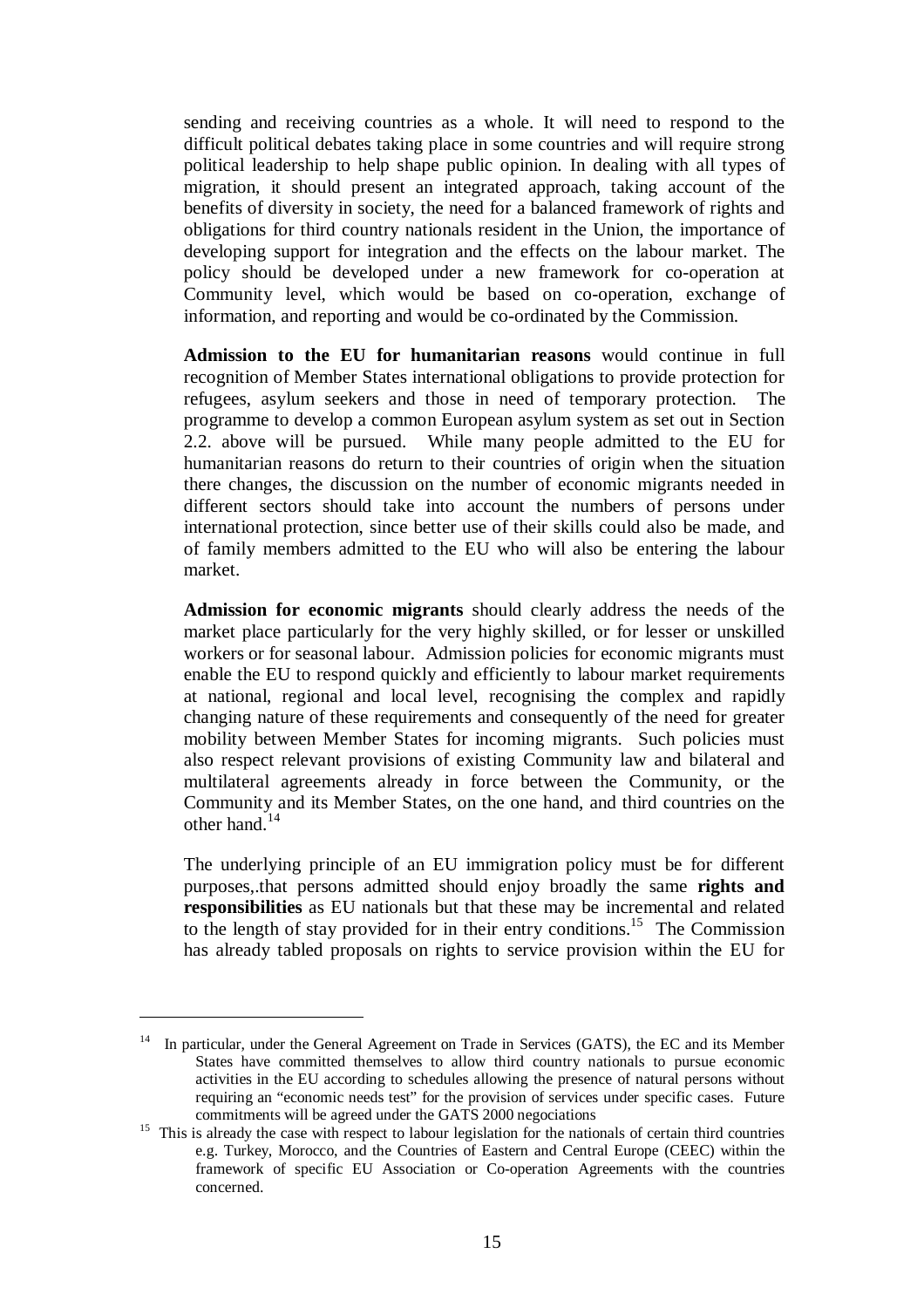third country nationals legally established in a Member State.  $16$  The measures under article 13 of the Treaty of Amsterdam to counteract racism and xenophobia must be vigorously pursued and **action to integrate migrants** into our societies must therefore be seen as the essential corollary of the admission policy. At the same time the fight against **illegal immigration** should be intensified with priority to combating trafficking and smuggling.

Finally the policy must be developed and implemented in **partnership with countries of origin** and transit.

# **3.4. Admission of migrants**

### *3.4.1. Assessing appropriate immigration levels*

Given the difficulties of assessing economic needs it would not be the intention to set detailed European targets. The responsibility for deciding on the needs for different categories of migrant labour must remain with the Member States. However, a new process would be established based on co-operation, exchange of information, and reporting.

Under such a scenario, Member States could be asked to prepare periodic reports in two parts. The first would review the development and overall impact of their immigration policy over the previous period, including the numbers of third country nationals admitted under the various categories and their situation in the labour market. The second would set out the Member States' future intentions on immigration, including a projection of labour migrants they would wish to admit with an indication of skills levels. The need for a flexible approach to changing economic needs would suggest that quotas are impracticable and that an appropriate system of indicative targets would be preferable. This would be closely related to labour market needs but would also take into consideration agreements in place with countries of origin and a range of other factors (e.g. public acceptance of additional migrant workers in the country concerned, resources available for reception and integration, the possibilities for social and cultural adaptation etc).

In compiling these reports Member States would need to consult widely and to work closely with the social partners and also with regional and local authorities and all the other actors concerned with the integration of migrants. The reports would follow a commonly agreed structure so as to enable the Commission to prepare a synthesis which would be presented to the Council. Following discussion, the Council would then lay down the principles of the common approach to be implemented in the next period. In this process, the Commission and the Council should take account of the progress made in the implementation of the European Employment Strategy and its impact on labour-market conditions in the Union. The Commission would ensure the monitoring and

<sup>16</sup> COM(1999) 3 final of 27.01.99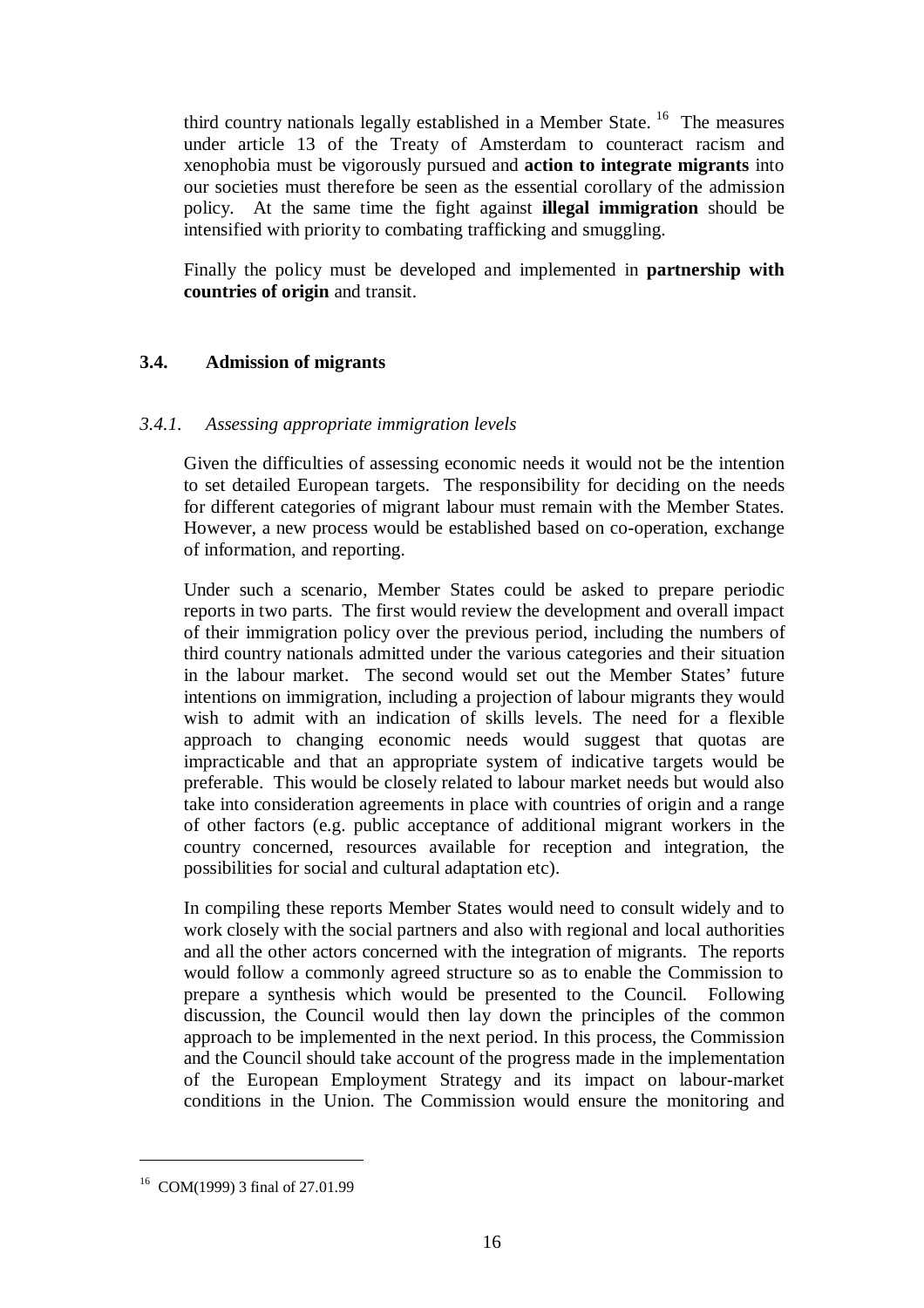evaluation of the policy, including its impact on countries of origin, on a regular basis.

### *3.4.2. Defining a common legal framework for admission*

As already announced in the Scoreboard, the Commission will be adopting early next year proposals for Directives dealing with the conditions of entry and residence to the EU of third country nationals for the exercise of employment, self-employment or unpaid activities and for study or vocational training. The Commission has already funded comparative studies on the conditions of admission and residence of third country nationals which provide an overall view of the legislation and practice of the Member States.

In presenting its proposals, the Commission intends to establish a coherent legal framework which will take into account concepts which have already been successfully applied in the Member States. The framework would determine the basic conditions and procedures to be applied whilst leaving it up to each Member State to adopt *national measures* on the admission of third country nationals based on the criteria set out in the Directives. Preliminary consultation with the Member States, the social partners, and non-governmental organisations will precede the adoption of the proposals by the Commission. This framework approach would be based on the following principles:

**Transparency and rationality:** laying down clearly the conditions under which third country nationals may enter and stay in the EU as employed or selfemployed workers, setting out their rights and obligations and ensuring that they have access to this information and that there are mechanisms in place to see that it is applied fairly. This could imply, amongst others, provisions to facilitate the swift adoption of decisions on individual applications for admission both in the interest of the applicant and of the enterprise seeking to recruit, on the basis of objective and verifiable criteria. A general provision on *access to information* would greatly enhance transparency.

**Differentiating rights according to length of stay -** The principle that the length of residence has an influence on the rights of the person concerned has a long tradition in the Member States and this is referred to in the Tampere conclusions. In addition, responding to labour market needs means that admission must be facilitated for a wide range of workers, both skilled and unskilled, and ensure a rapid and flexible response. The case of students could be considered separately with special arrangements for third country nationals who have studied for several years in the EU, to provide for easier access to the EU labour market. However, it is clear that a hard-core of rights should be available to migrants on their arrival, in order to promote their successful integration into society. The Community should explore how this core of rights might be extended with the length of stay with a view to coming to broadly comparable arrangements across the Union.

EU legislation should therefore provide for a **flexible** overall scheme based on a limited number of statuses designed so as to **facilitate** rather than create barriers to the admission of economic migrants. The aim should be to give a secure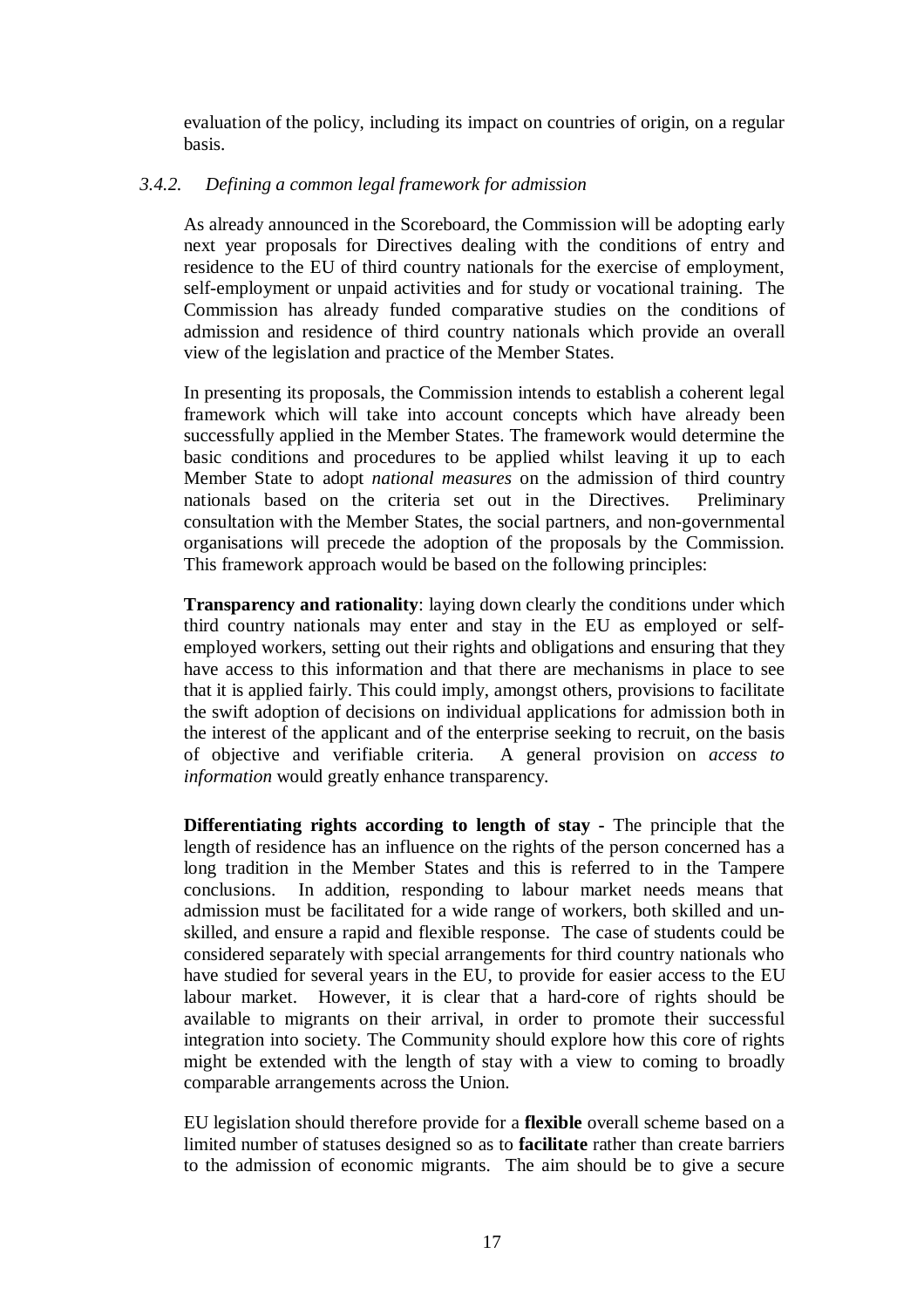legal status for temporary workers who intend to return to their countries of origin, while at the same time providing a pathway leading eventually to a permanent status for those who wish to stay and who meet certain criteria. One option would be to start with a temporary work permit– with special arrangements for certain types of workers e.g. seasonal workers, transfrontier workers, intra-corporate transferees. This permit could be renewable and would then be followed by a permanent work permit, after a number of years to be determined, with the possibility of long-term residence status after a certain period. Agreement would be needed on the rights and obligations to be provided for at each stage, based on the principle of equal treatment with nationals, and these should be cumulative leading to those of long term residents. Based on a "best practice" approach the details of the scheme would be worked out in close consultation with Member States who would be responsible for implementing national admissions policies within the general framework.

**Application and assessment procedures -** Application procedures should be clear and **simple**. Initiating them in the country of origin in co-operation with governments, international bodies, NGOs, regional and local authorities could improve the effectiveness of monitoring procedures, the transparency of the procedures and the information available for potential migrants while at the same time respecting the employer's right to choose. However it is recognised that many potential labour migrants will present themselves for employment having already been admitted to a Member State for another reason and the provision of a job-seeker visa could help to regulate and monitor this practice.

To facilitate the **availability of information** more extensive use of new communications technology could be used to provide information on job opportunities, conditions of work etc. A European information point (e.g. a website) could be created and maintained which contains a complete set of information relating to the admission of third country nationals to each Member State and giving contact details of national authorities competent to receive applications for permits in accordance with the Directives. The establishment of a special visa for job seekers from third countries could also be considered.

In order to allow European industry, particularly small and medium sized industries, to recruit – in cases of real need - successfully and quickly from third countries, employers need a practical tool for demonstrating that there is a concrete shortage on the EU labour market. One way of tackling this problem would be to foresee that the "economic needs test" is deemed to be fulfilled if a specific job vacancy has been made public via the employment services of several Member States for a certain period (e.g. by means of the European Employment Services (EURES) network) and no suitable candidate from EU applicants (or certain persons privileged under international agreements<sup>17</sup>) has been received.

<sup>&</sup>lt;sup>17</sup> Specific cases as defined by the GATS agreement: intra-corporate transferees, business visitors and the supply of services from outside the EU.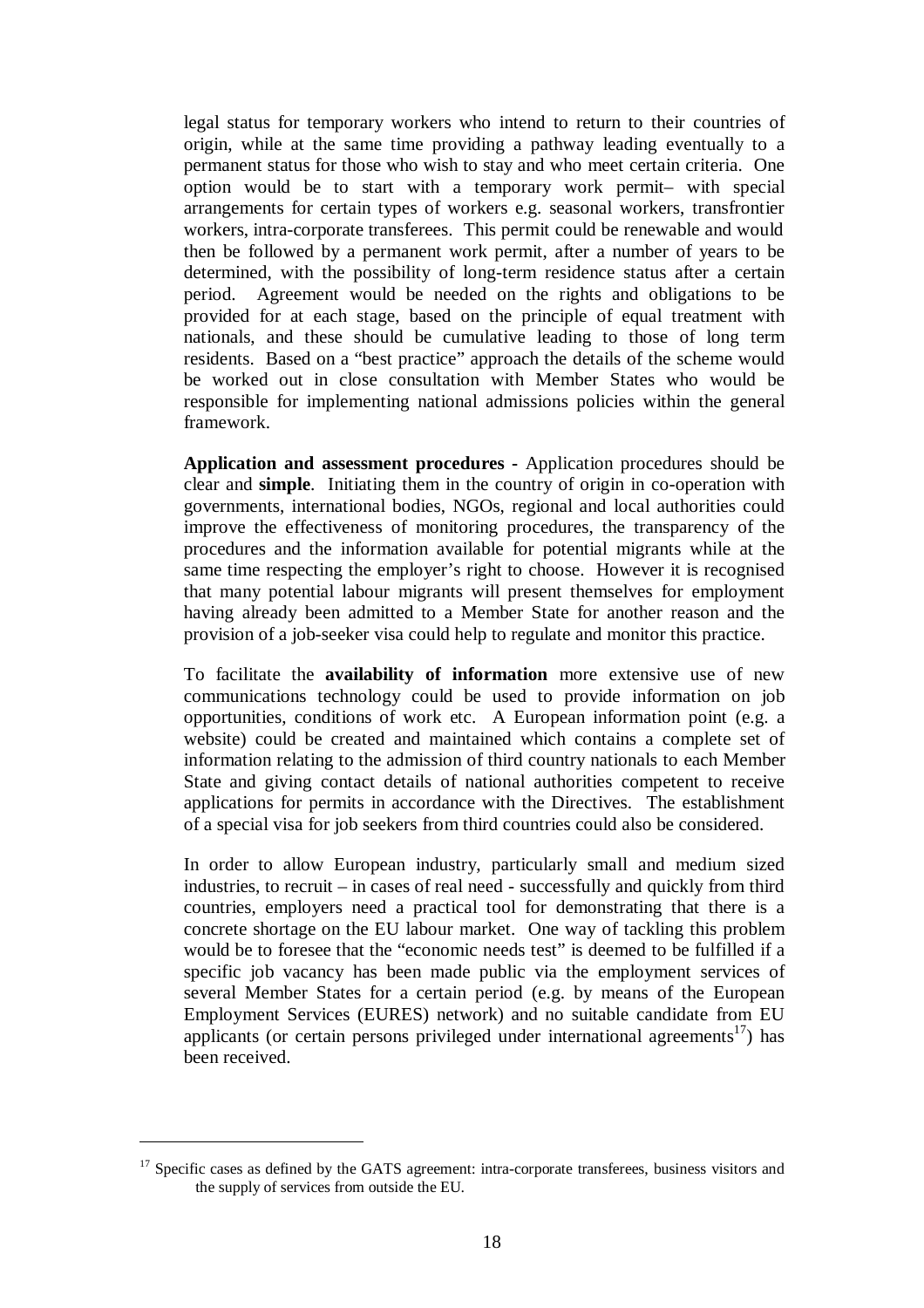### **3.5. Integration of third country nationals**

The importance of the fair treatment of third country nationals was underlined by the European Council in Tampere and an EU immigration policy must, therefore, incorporate steps to ensure that migrants benefit from comparable living and working conditions to those of nationals. Failure to provide the resources necessary to ensure the successful integration of such migrants and their families will in the longer term exacerbate social problems which may lead to exclusion and related problems such as delinquency and criminality. While many legally resident migrants have integrated successfully and make an important contribution to the economic and social development of their host countries, social exclusion affects migrants disproportionately and they are often the victims of racism and xenophobia. The legal framework and other actions being proposed by the Commission to fight discrimination and xenophobia will need to be complemented by specific integration programmes at national, regional and local level. In its proposals for 2001, the Commission in its new employment guideline 7 already invites Member States to meet the needs of disadvantaged groups, including migrant workers already resident in the Union, as regards their integration into the labour market and to set national targets for this purpose in accordance with the national situation<sup>18</sup>.

However, it is also essential to create a welcoming society and to recognise that integration is a two-way process involving adaptation on the part of both the immigrant and of the host society. The European Union is by its very nature a pluralistic society enriched by a variety of cultural and social traditions, which will in the future become even more diverse. There must, therefore be respect for cultural and social differences but also of our fundamental shared principles and values: respect for human rights and human dignity, appreciation of the value of pluralism and the recognition that membership of society is based on a series of rights but brings with it a number of responsibilities for all of its members be they nationals or migrants. The provision of equality with respect to conditions of work and access to services, together with the granting of civic and political rights to longer-term migrant residents brings with it such responsibilities and promotes integration. By co-ordinating their efforts to ensure that employers respect the provisions of labour law in the case of third country nationals, Member States would greatly contribute to the integration process, which will be particularly important in attracting migrants to highly skilled jobs for which there is world-wide competition. In this connection the Commission has already tabled proposals concerning the rights of third country national workers and independent operators legally established in one Member State to the free provision of services within the EU.

The Charter of Fundamental Rights could provide a reference for the development of the concept of civic citizenship in a particular Member State (comprising a common set of core rights and obligations) for third country nationals. Enabling migrants to acquire such a citizenship after a minimum period of years might be a sufficient guarantee for many migrants to settle

<sup>&</sup>lt;sup>18</sup> Amended proposal for a Council Decision on Guidelines for Member States' employment policies for the year 2001.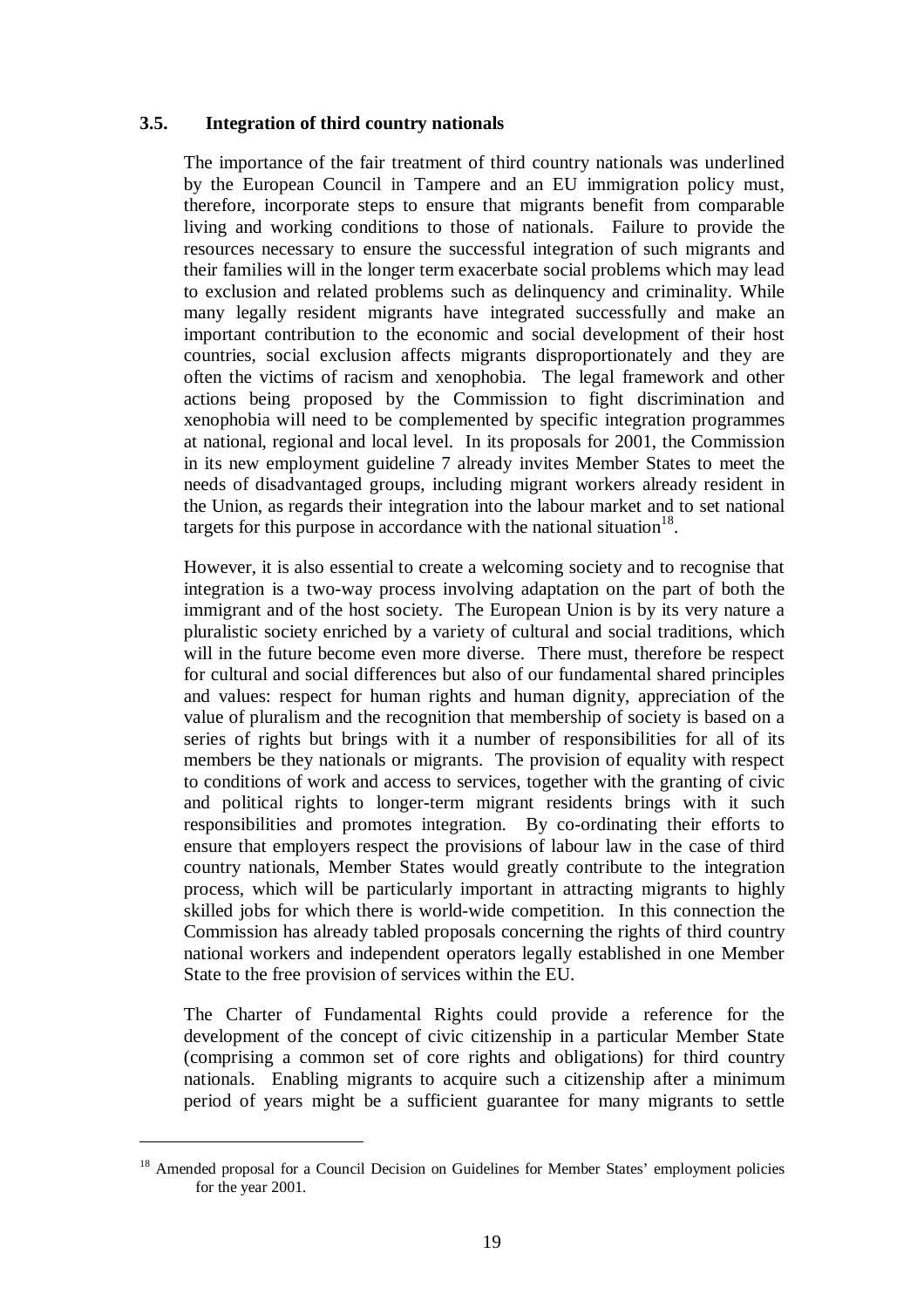successfully into society or be a first step in the process of acquiring the nationality of the Member State concerned.

Successful integration policies need to start as soon as possible after admission and rely heavily on partnership between the migrants and the host society. Political leaders need to create the environment necessary for the acceptance of diversity within which integration policies must be anchored. In order to promote integration, settlement packages could be developed for all new migrants tailored to their individual needs (these could include language training, information on political and social structures, accessing services etc with special attention to the needs of migrant women and children). It must be recognised, however, that integration is a long-term process and special attention needs to be paid to second generation migrants, including those born in the EU, to ensure that problems do not lead to social exclusion and criminality. In this context, women and the family should be an important focus of integration policies.

While integration is primarily the role of Member States, governments should share this responsibility with civil society notably at the local level where integration measures must be implemented. The key to success is the establishment of micro-level actions based on partnerships between all the many actors who need to be involved: regional and local authorities and their political leaders, especially those of the larger towns where many migrants settle, providers of education, healthcare, social welfare, the police, the media, the social partners, non-governmental organisations and migrants themselves and their associations. Each has a part to play in the design and implementation of integration programmes, which will need to be properly resourced.

Such a horizontal approach requires co-ordination at national and local level and the EU could contribute by developing a pedagogical strategy, promoting the exchange of information and good practice, especially at local level and the development of guidelines or common standards for integration measures. A Community Action Programme to promote the integration of third country nationals could be developed aimed at improving the understanding of the issues concerned through evaluation of practices, developing benchmarks and other indicators, promoting dialogue between the actors concerned and supporting European networks and the promotion of awareness raising activities.

### **3.6. Information, research and monitoring**

More information is needed about migration flows and patterns of migration into and out of the EU, including illegal immigration, the role of migrants in the labour market and the overall impact of migration (including its social, cultural and political aspects) on the EU and on the countries of origin and transit. The EU immigration policy itself must be closely monitored and evaluated. Efforts to improve the comparability of migration statistics and to support comparative research on migration should be continued. As suggested already by the European Parliament consideration should be given to reinforcing the work of existing research and data networks and by providing a European focus. Such a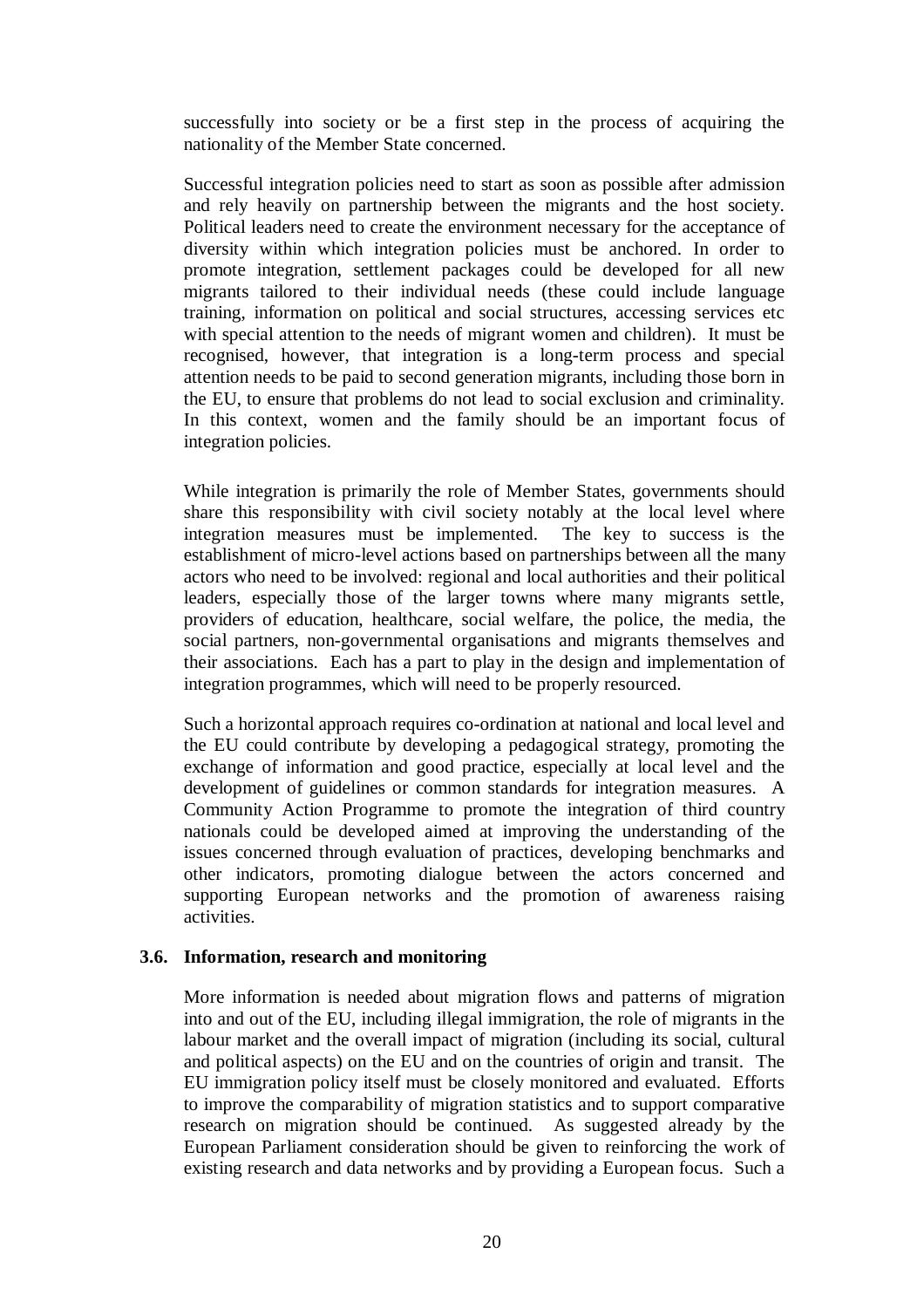European network could co-ordinate current activities in different Member States and promote new research both in the EU and in the countries of origin.

The Commission is aware of the need to improve the collection and analysis of statistics on migration and asylum and will participate actively in the on-going debate as to how this can best be done. In this context consideration will be given to the establishment of a legal basis for the collection and analysis of statistical data in these fields.

### **4. CONCLUSIONS AND FOLLOW UP**

Implementing the Tampere mandate implies making an assessment of present and future migration flows to the EU within the context of developing a common policy on asylum and immigration taking into account demographic changes, the situation of the labour market and migration pressures from countries and regions of origin of migrants.

In the light of demographic decline which will become increasingly important in the EU over the next 25 years and of the current strong economic prospects and growing skills shortages in the labour market, it advocates the development of a common policy for the controlled admission of economic migrants to the EU as part of an overall immigration and asylum policy for the Union. Without prejudice to the pursuit of structural reforms through the European Employment Strategy, and within the context of a policy strategy aiming at higher growth, higher employment and a more cohesive society, the Commission believes that, while immigration will never be a solution in itself to the problems of the labour market, migrants can make a positive contribution to make to the labour market, to economic growth and to the sustainability of social protection systems. It must be borne in mind, however, that immigration is a multi-dimensional phenomena which has legal, social and cultural as well as economic impacts. Developing a common policy therefore implies defining an appropriate policy mix. The Communication sets out a framework within which such a common policy might be regulated and managed.

Within this framework the Commission proposes a procedure for co-ordination at Community level, based on an assessment by the Member States, in consultation with the social partners and those involved in the integration of migrants, with the provision of periodic reports from which an overall policy for the EU for the admission of new migrants would be agreed by the Council. This open approach is justified by the fact that effective migration management must be based on partnership since a horizontal approach to the various elements is essential.

Such a policy must be accompanied by long-term, comprehensive integration programmes developed through partnerships involving national, regional and local authorities and civil society in order to maximise the positive effects in terms of employment, economic performance and social cohesion within a clear framework of rights and obligations. In this context concerted use of available Community policy instruments should be made (e.g. the anti-discrimination and social inclusion measures introduced under Articles 13 and 137 of the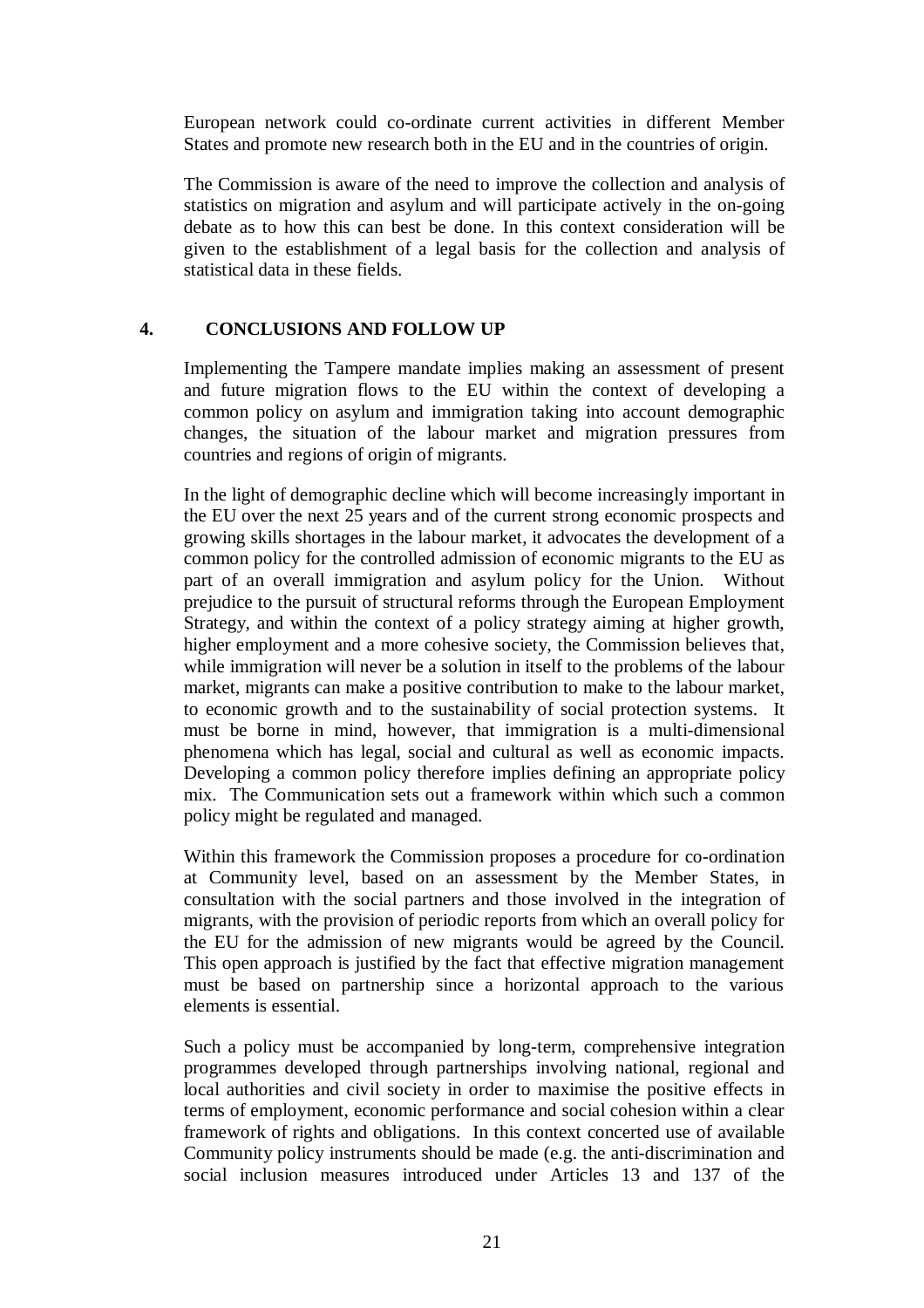Amsterdam Treaty, the employment strategy, the European Social Fund and other Community initiatives such as EQUAL and URBAN). In order to support this policy, the Commission should play a role in encouraging action at local and national level and the exchange of good practice.

A shift to a proactive immigration policy will require strong political leadership and a clear commitment to the promotion of pluralistic societies and a condemnation of racism and xenophobia. It will be necessary to emphasise the benefits of immigration and of cultural diversity and, in commenting on issues related to immigration and asylum, avoid language which could incite racism or aggravate tensions between communities. They will need to demonstrate support for measures to promote the integration of newly arrived migrants and their families, and promote the recognition and acceptance of cultural differences within a clear framework of rights and obligations. The media also has considerable responsibility in this respect in its role as an educator of public opinion.

The Commission proposes that a common legal framework for admission of third country nationals should be developed, in consultation with the Member States, which would be based on the principles of transparency, rationality and flexibility. The legal status granted to third country nationals would be based on the principle of providing sets of rights and responsibilities on a basis of equality with those of nationals but differentiated according to the length of stay while providing for progression to permanent status. In the longer term this could extend to offering a form of civic citizenship, based on the EC Treaty and inspired by the Charter of Fundamental Rights, consisting of a set of rights and duties offered to third country nationals.

Partnership with countries of origin and transit is considered crucial to ensure the regulation of migration flows. The development of differentiated cooperation policies with the various types of countries of origin (e.g. applicant countries, countries parties to regional programmes funded by the Community, other countries) will be necessary. In the longer term, such partnerships should also help to mitigate the effects of emigration by co-ordinated efforts to promote development in the countries concerned, particularly by mobilising migrants themselves in this process. They would provide support for the new patterns of mobility which are developing and facilitate migrants' contacts with their countries of origin as well as their participation in the development of these countries.

This more open and transparent immigration policy would be accompanied by a strengthening of efforts to combat illegal immigration and especially smuggling and trafficking, not only through increased co-operation and strengthening of border controls but also by ensuring the application of labour legislation with respect to third country nationals.

Given the complex nature of the issues involved and the need to ensure the participation of a wide range of actors in the implementation of such a policy, the Commission proposes to forward this Communication to the European Parliament, the Committee of the Regions and the Economic and Social Committee for their opinion and to distribute it widely for debate to national and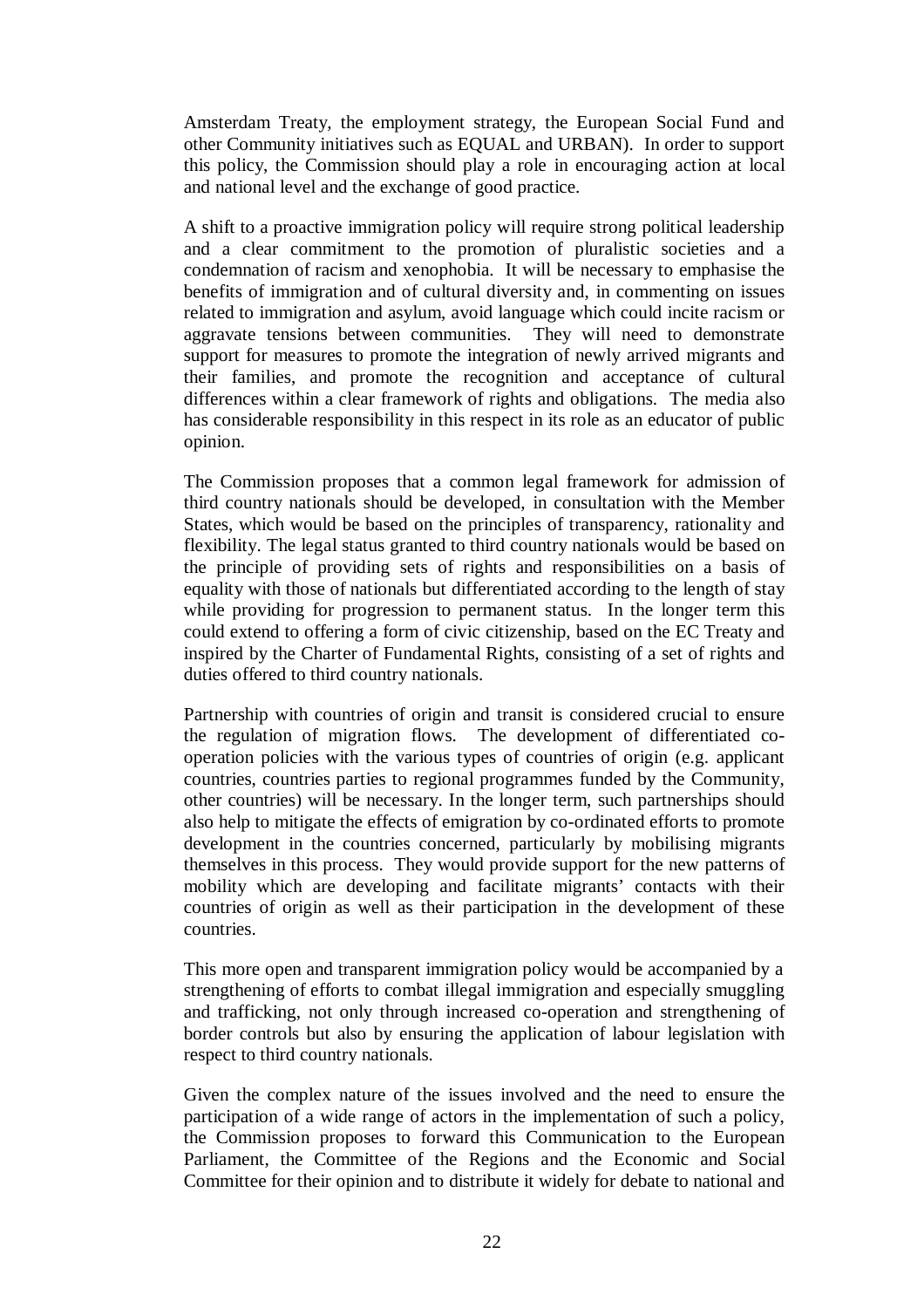regional authorities, the social partners, the economic and industrial world, and international and non-governmental organisations concerned with migration and migrant associations.

It is proposed that the results of this debate be discussed at a conference to be held under the Belgian Presidency in the second half of 2001 and that the conclusions of this conference be presented for discussion to the Council at its meeting in Brussels at the end of 2001 which will also be considering a midterm review of the implementation of the Tampere programme.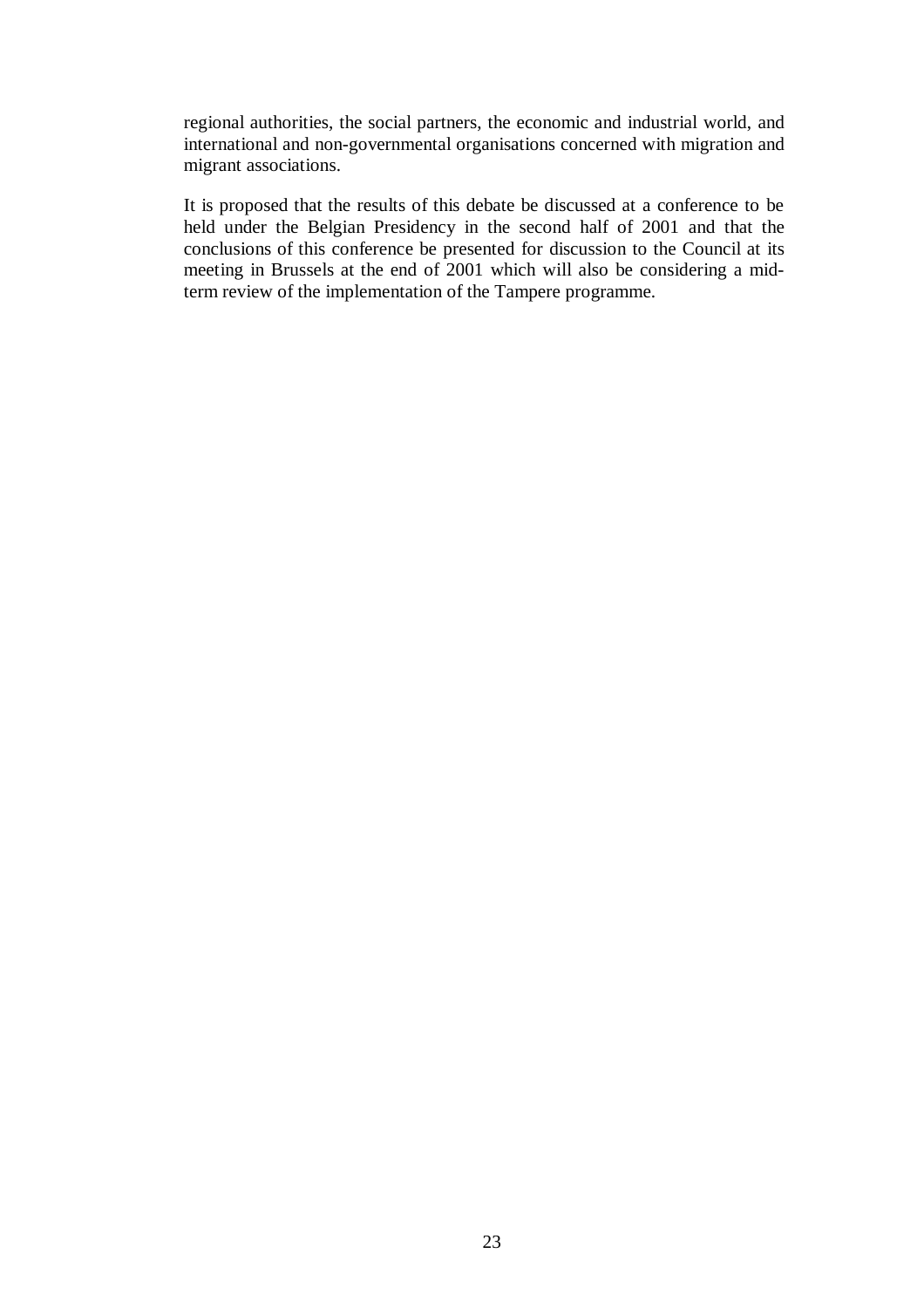#### ANNEX 1

### **The Demographic and Economic Context**

#### The demographic context

During the 1990's the world's population increased more rapidly than ever before to reach 6 billion in 1999 and the UN estimates that about 150 million people (or some 2.5% of the total world population) now live outside of their country of origin. The world population increase is expected to continue at least in the short term and it is also estimated that improvements in communication, combined with the persistence of economic disparities, conflict and ecological factors, will ensure that migratory movements continue to ebb and flow during the 21st century.

The demographic situation in the EU has also been changing significantly, but in contrast to the overall world situation, two trends are particularly striking: a slowdown in population growth and a marked rise in the average age of the population. Figures prepared by Eurostat show that between 1975 and 1995, the population of the EU grew from 349 to 372 million people, and the proportion of the elderly (aged 65 and over) rose from 13% to 15.4%. Between 1995 and 2025 Eurostat estimates that the population of EU15 will grow more slowly (from 372 to 386 million) and will then begin to decline. However, the working age population (those aged 20-64) will begin to decline within the next 10 years (from 225m in 1995 to an estimated 223m in 2025), while the over-65 age group will continue to rise and is expected to reach 22.4% of the population in 2025.

The general trend among all the Central and Eastern European countries is one of even slower population growth than that of the EU15 for the first quarter of this century<sup>19</sup>. Overall, the accession states will experience a similar ageing of the population to that of EU15. The expected fall in their working-age population will raise, in most of these States, similar challenges to those faced by EU15. However, the implications of the demographic trends will also depend upon the speed of the economic recovery and the labour market conditions in these countries. Regional disparities between urban and rural areas will be particularly pronounced in certain of them. Such disparities are also a feature of EU15 where some (D, I, S) have already entered negative natural growth (births minus deaths), while others (FIN, F, IRL, NL) will continue to experience relatively high natural growth for some years<sup>20</sup>. However across the EU as a whole, it is net migration that has become the principal component of population growth<sup>21</sup>.

Eurostat figures show that net migration to the EU declined rapidly over the last decade after peaking in the early 1990s at over 1 million per year before starting to climb again and reaching just over 700 000 in 1999.<sup>22</sup> On average for the years 1990-

<sup>&</sup>lt;sup>19</sup> Demographic Report 1997, DG Employment and Social Affairs, p. 29<br><sup>20</sup> Eurostat Working Paper on National and Regional Population Trends in the European Union,<br> $\frac{3}{1999/E/n^{\circ}8}$ , p. 39

<sup>&</sup>lt;sup>21</sup> Ibid, page 16 <sup>22</sup> Figures from Eurostat. In these figures on net migration (the difference between immigration and emigration in a particular year) the effect of births and deaths in the year concerned is also taken into account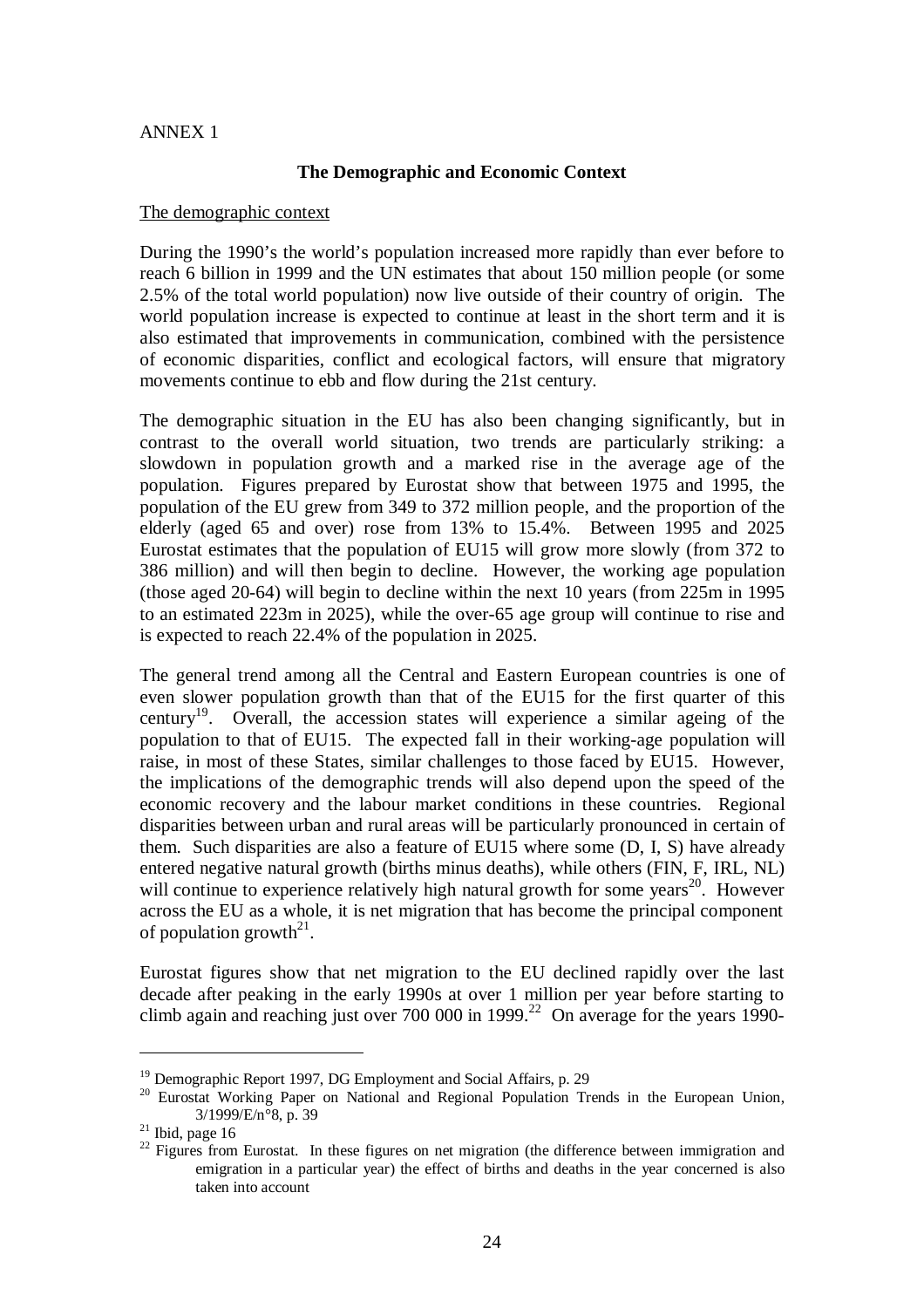98 the net migration rate for the EU was 2.2 per 1 000 population against 3 for the USA, 6 for Canada and close to 0 for Japan. The flows are now composed of a mix of people: asylum seekers, displaced persons and those seeking temporary protection, family members coming to join migrants already settled in the EU, labour migrants and growing numbers of business migrants. Family reunion and the existence of ethnic communities from the countries of origin in a particular host country have become important factors in their size and direction. The flows have become more flexible - in particular there has been an increase in short-term and cross-border movements – with a complex pattern of people entering but also leaving the Union.

A recent report by the UN, based purely on demographic considerations,  $^{23}$  suggested that replacement migration could be an important factor in solving the problems caused by the declining and ageing populations in Europe. The Commission believes that, while increased legal immigration in itself cannot be considered in the long term as an effective way to offset demographic changes, since migrants once settled tend to adopt the fertility patterns of the host country, it could, in the short term, be an important element in population growth which could accompany other responses to demographic change, such as more friendly family policies. Equally, increased immigration will not, of itself, be an effective long-term way to deal with labour market imbalances, including skill shortages, which should be addressed by an overall strategy of structural policies in the field of employment and human resources development. However, controlled immigration may help to alleviate shortages provided it takes place within the context of an overall structural strategy.

### The economic context and the situation of the EU labour market

The macro-economic prospects for the EU are currently the best for some years with low inflation and interest rates, reduced public sector deficits and a healthy balance of payments. The benefits to the economy of the introduction of the Euro and the completion of the internal market are leading to improved growth and job creation with a consequent drop in unemployment.

The process initiated by the European Council in Luxembourg in 1997 has established an ambitious framework for policy co-ordination in the EU in the area of employment. According to Article 126 of the Amsterdam Treaty, Member States implement their employment policies in a way which is consistent with the employment guidelines and the broad economic policy guidelines drawn up each year by the Council. In the light of these guidelines, Member States prepare National Action Plans whose implementation is monitored on a regular basis by the Commission and the Council.

A number of weaknesses in the EU economy were highlighted at the Lisbon European Council in March 2000, notably the high number of people still unemployed, which although the unemployment rate has fallen to an average of 9.2% in 1999, remains at over 15 million.<sup>24</sup> The labour market is characterised by the insufficient participation of women and older people in the work force and by long-

 $23$  "Replacement migration: is it a solution to declining and ageing populations", UN Secretariat

<sup>(</sup>ESA/P/WP.160), 21 March 2000  $^{24}$  The rate has continued to fall during 2000 and is currently at 8.4% or just over 14 million unemployed.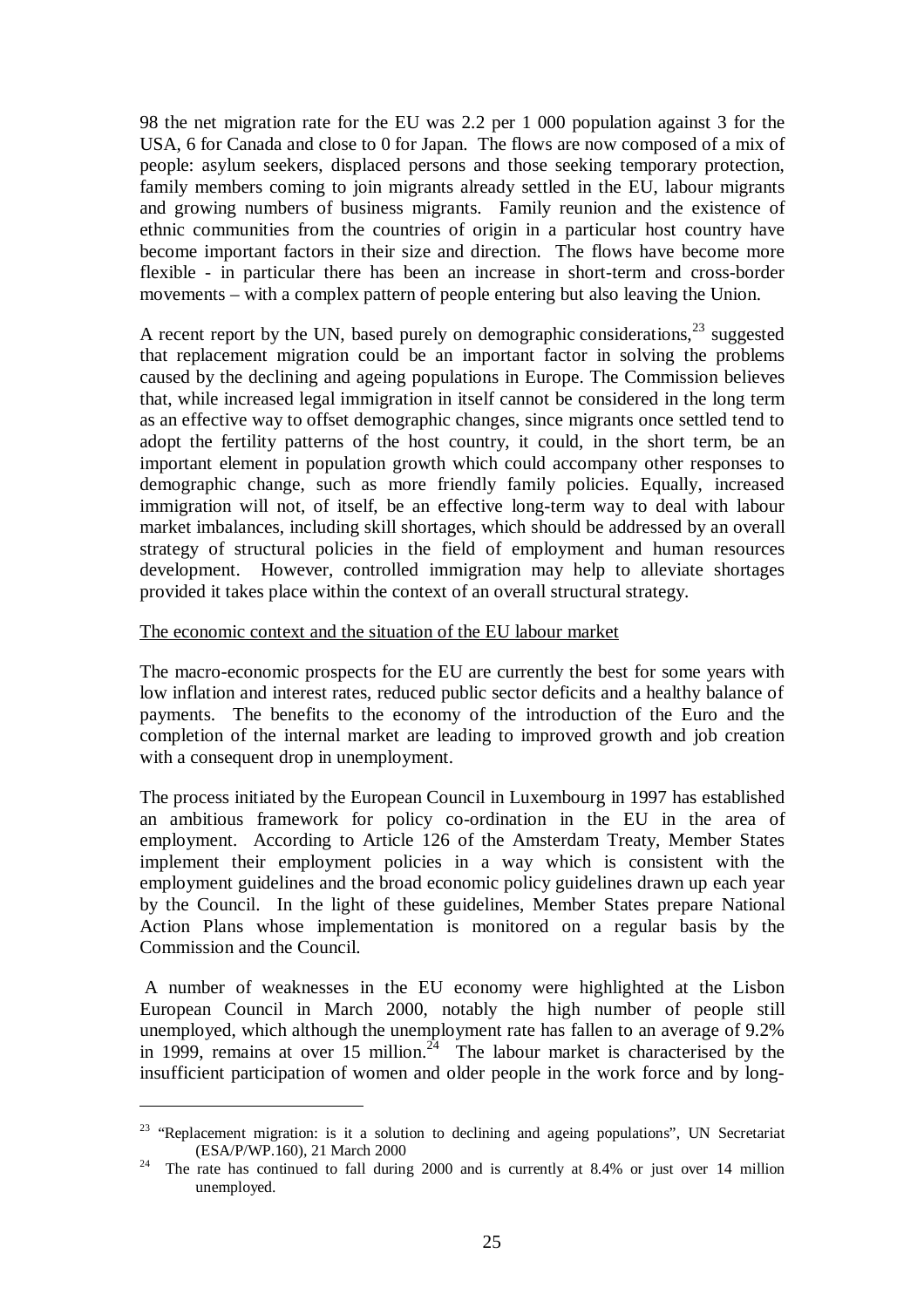term structural unemployment, with marked regional differences. The European Council emphasised the problems caused by the under-development of the services sector, especially in the areas of telecommunications and the Internet and the widening skills gap, especially in information technology where increasing numbers of jobs remain unfilled. It also drew attention to the need to modernise social protection systems and in particular to secure their sustainability in the face of an ageing population.<sup>25</sup> Adaptation of pension schemes both to encourage more gradual forms of retirement with flexible forms of work and leisure for older age groups would also encourage people, who today are generally in better health and have easier working conditions than their grandparents, to work longer. Making pension schemes less sensitive to demographic changes through sharing responsibility more broadly between government, the social partners and the individual would also reduce the dependency on the working age population. The European Employment Strategy is beginning to tackle these problems.

In Lisbon the Council set a new strategic goal for the EU for the next decade namely that it should become the most competitive and dynamic knowledge-based economy able to sustain economic growth and create more and better jobs with greater social cohesion. An overall strategy was adopted in order to achieve this with the objective of raising the employment rate overall from an average of 61% in 2000 to near 70% in 2010 and for women from 51% to over 60% in this period. This would also reinforce the sustainability of existing social protection systems. The Commission believes that the strategies now in place will reduce the effects of the ageing population in the EU and the level of dependency between those in work and those who have retired.

The Joint Employment Report  $2000^{26}$  charts the progress which has been made in raising the employment rate which reached 62.2% in 1999. It also highlights the areas where further efforts are needed and reports on a worrying growth in skills shortages and miss-matches in supply and demand for labour. While this is becoming acute in relation to some sectors employing the highly skilled who are essential to the development of a knowledge-based economy, shortages in the traditional low-skilled areas, such as agriculture and tourism, are continuing even where there are high levels of unemployment in spite of the efforts being made to combat this phenomena. These shortages could threaten the EU's competitivity in the global economy.

In fact, the ability of different countries and regions in the EU to compensate for demographic effects and to mobilise unused labour resources varies considerably and immigration, therefore, will have a contribution to make in offsetting these problems in some countries as an element in the overall strategy to promote growth and reduce unemployment. While procedures are already in place at EU level to co-ordinate policies in a number of areas to facilitate the operation of the Single Market, notably the free movement of goods, capital, services and EU workers and other citizens, sufficient attention has not yet been given to the role of third country nationals in the EU labour market which, given its increasing importance, is an issue which now needs to be addressed.

<sup>&</sup>lt;sup>25</sup> "The future evolution of social protection from a long-term point of view: safe and sustainable pensions" (COM(2000)622)<br><sup>26</sup> COM(2000)551 (final)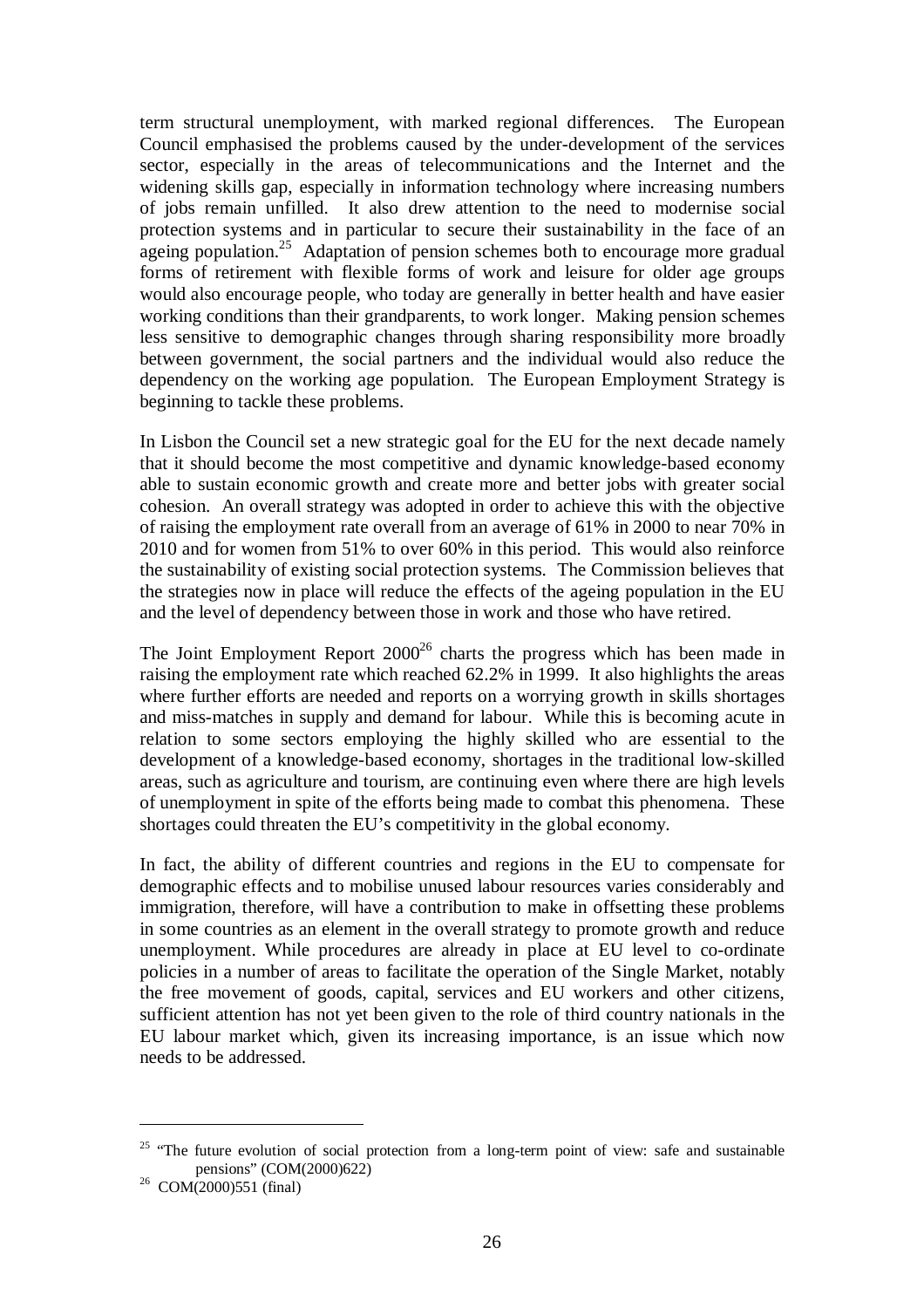### The situation of migrants in the EU labour market

Reviewing the situation of migrants in the EU labour market there has been, since the mid 1980's, an increasing polarisation between the situations of skilled and unskilled migrants. The number of migrants in the labour force with low or no qualifications has been increasing since 1992 where they are meeting a demand e.g. in agriculture, construction, domestic and personal services and seasonal work in tourism (hotel and catering industry) as well as in some manufacturing sectors. With respect to skilled workers, there is now a new willingness to recruit migrants with special skills into the labour market to meet demands which cannot be met by the existing work force, even in areas of high unemployment. At the same time global competition for such skilled personnel is becoming fiercer (e.g. in the IT sector).

Although data on newly arrived migrants is not comprehensive, partly due to the large numbers of irregular and clandestine workers thought to be working in a number of Member States, official data (European labour force survey) suggests that employment rate patterns are generally worse for first generation migrants – especially for women – than for the population as a whole. Recent studies by the ILO on ethnic discrimination in the labour market have revealed statistically significant levels of discrimination in a number of Member States. Moreover, migrant populations often show a higher rate of school drop-out than indigenous populations. This may often reflect language difficulties, especially among newcomers, but also problems associated with assimilation into the school system.

Over the past few years a number of studies have tried to assess the economic impact of legal immigration in different Member States notably Germany, Denmark and Austria. These indicate that, while there are both positive and negative effects, especially at local level, these tend to balance out and that overall, migrants generally have a positive effect on economic growth, and do not place a burden on the welfare state. The perception that immigration contributes to unemployment is not borne out in these studies which show, on the contrary, that migrants generally take jobs which have remained unfilled even where there is high unemployment in the local population. This reflects earlier work in the USA, Canada and Australia where it has provided a justification for continuing immigration policies, which seek to attract annual quotas of migrants to specific sectors. It is, of course difficult to evaluate the impact of irregular migrants working in the EU since their number and whereabouts cannot be estimated with any precision. Although they, and in many areas also lowskilled legal migrants, undoubtedly make a contribution to the economy in the shortterm, their presence may also hinder the implementation of structural changes which are necessary for long-term growth.

Economic benefits may be more positive with respect to highly qualified migrants who are meeting skills needs, than for the low qualified who may, in some cases, be competing with national workers for jobs. It is in the lower skilled sectors (e.g. agriculture and related industries, catering, cleaning) where the largest numbers of undocumented migrants tend to find employment, often receiving wages which undercut the local workforce and sometimes in conditions which may lead to exploitation and to social unrest. On the other hand, the regional and sectoral concentration of migrants can mean that they represent an important force in the local economy.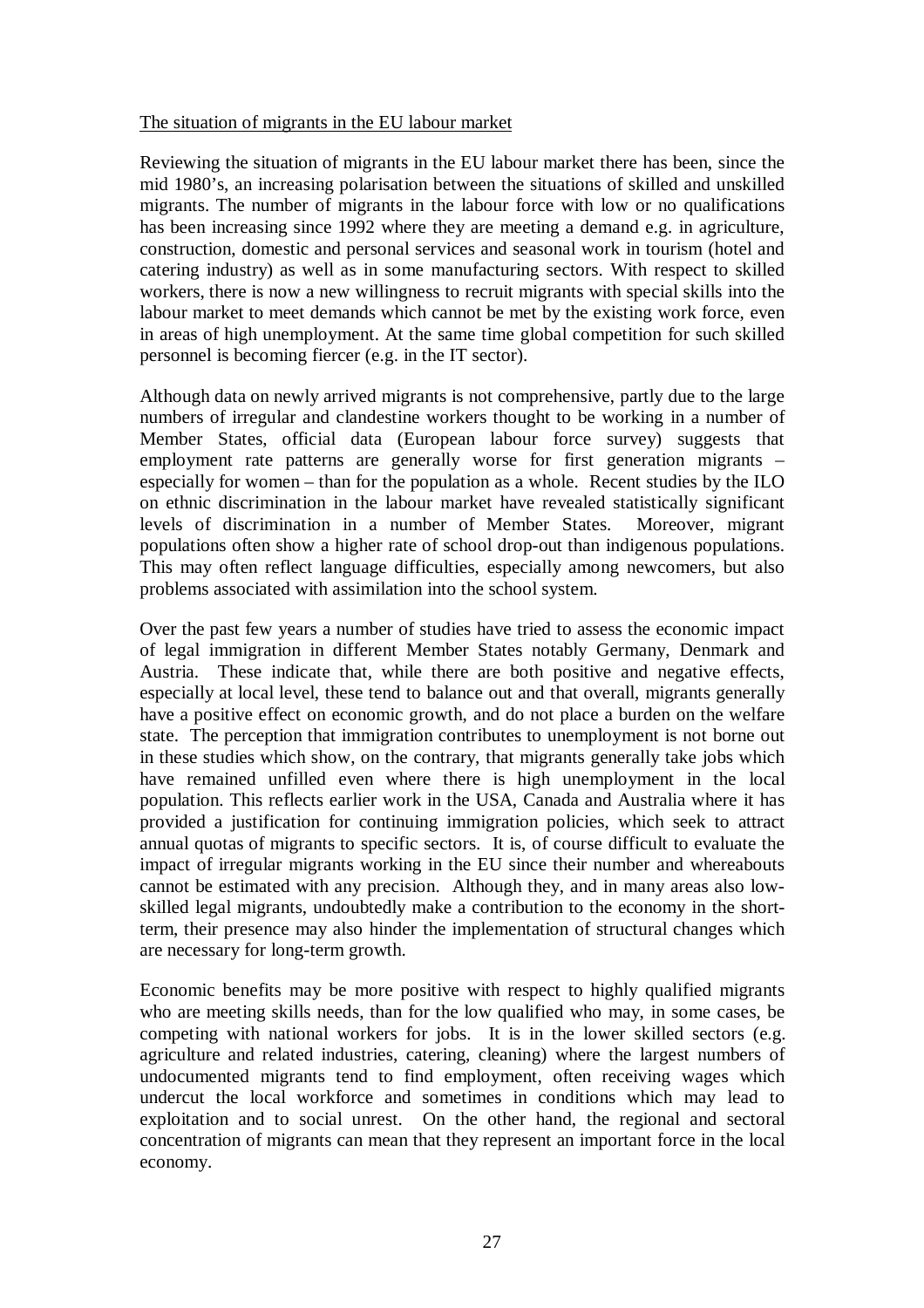While difficulties in some of the sectors which have traditionally attracted migrants (notably construction, mining and manufacturing) have contributed to higher levels of unemployment among migrants than nationals in some countries, there is also evidence that migrants have proved more flexible in dealing with such problems in recent years, in particular by moving into the service sector and by setting up their own small businesses. It is also the case that there are often overall productivity gains in sectors employing migrants and in related industries. In agriculture, some manufacturing industries and some business services it is estimated that a shortage of migrants would have negative consequences on the sector concerned<sup>27</sup>.

With respect to social security systems the presence of legal labour migrants and their families may, in the short term at least, be a positive factor in face of an ageing and declining population although there may be initial settlement costs. The availability of effective integration measures for third country nationals ensuring them decent living and working conditions reinforces their socio-economic contribution to their host society. The absence of such policies, leading to discrimination and social exclusion, may result in the end in greater long-term costs to society.

<sup>&</sup>lt;sup>27</sup> "Assessment of possible migration pressure and its labour market impact following EU enlargement to Central and Eastern Europe, Part 1, John Salt et al, Research Report RR138, Department of Education and Employment (UK), December 1999